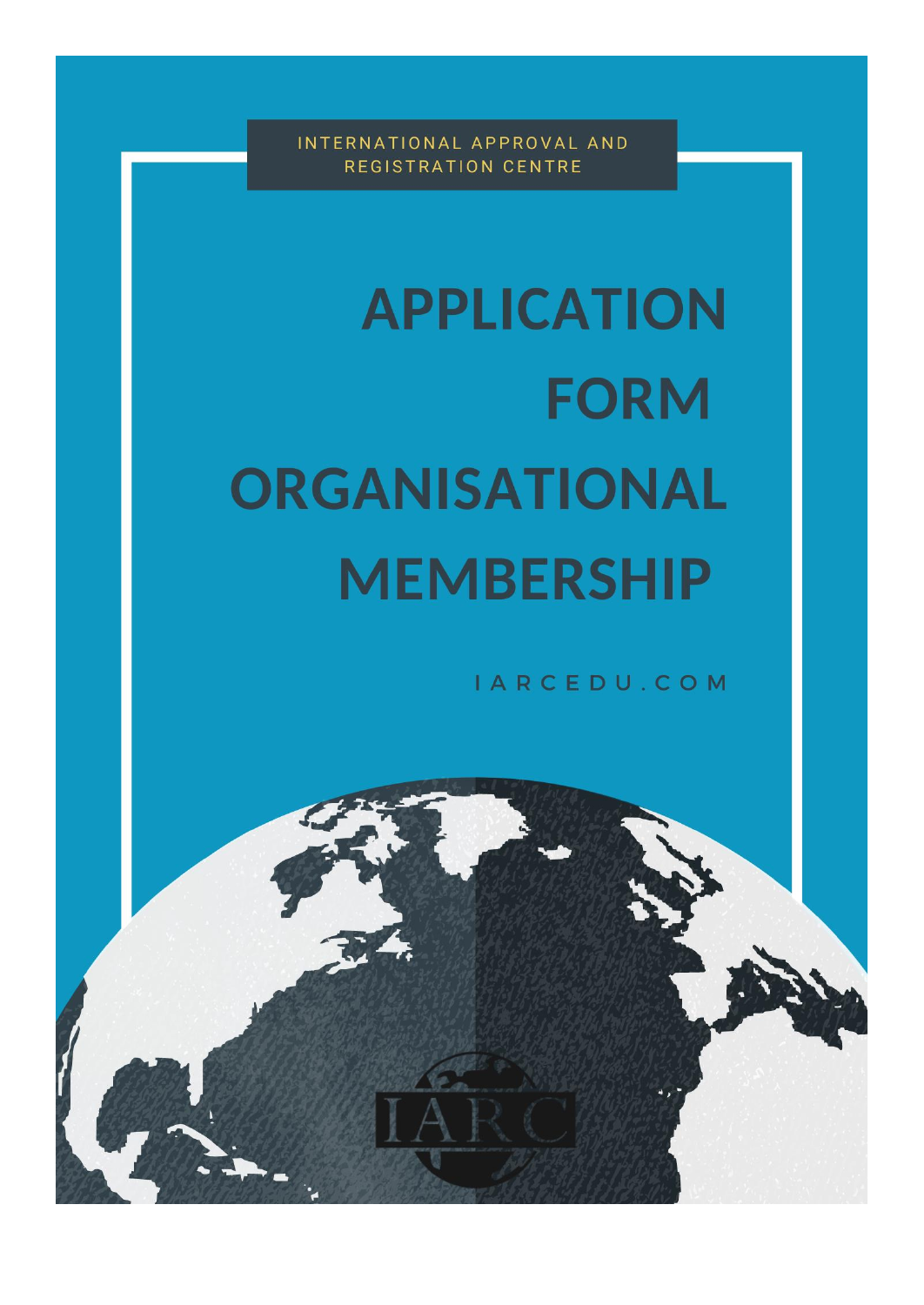#### P a g e | **1**

# **CONTENTS**

## **Part A)**

Application for Membership Form

| $\bigcirc$ | Declaration of Honest Practice | Page 4 |
|------------|--------------------------------|--------|
| $\circ$    | Company/Business Details       | Page 5 |
| $\circ$    | Applicant & Witness Signatures | Page 6 |
| $\circ$    | Proposer and Seconder          | Page 7 |

# **Part B)**

| Framework for Excellence  | Page 8  |
|---------------------------|---------|
| Self-Assessment Checklist | Page 16 |

# **Part C)**

| Annexes             |                                                           |  |  |  |  |  |
|---------------------|-----------------------------------------------------------|--|--|--|--|--|
| $\circlearrowright$ | <b>Public Protection and Complaint Handling Procedure</b> |  |  |  |  |  |
| $\circ$             | Website Security Policy Terms of Service                  |  |  |  |  |  |
| $\circ$             | Code of Ethics and Integrity                              |  |  |  |  |  |
| $\circ$             | <b>Privacy Policy</b>                                     |  |  |  |  |  |
| $\circ$             | General Legal Disclaimer                                  |  |  |  |  |  |
|                     |                                                           |  |  |  |  |  |
| Part D)             |                                                           |  |  |  |  |  |
| How to Apply        |                                                           |  |  |  |  |  |

Ways to Pay **Page 29**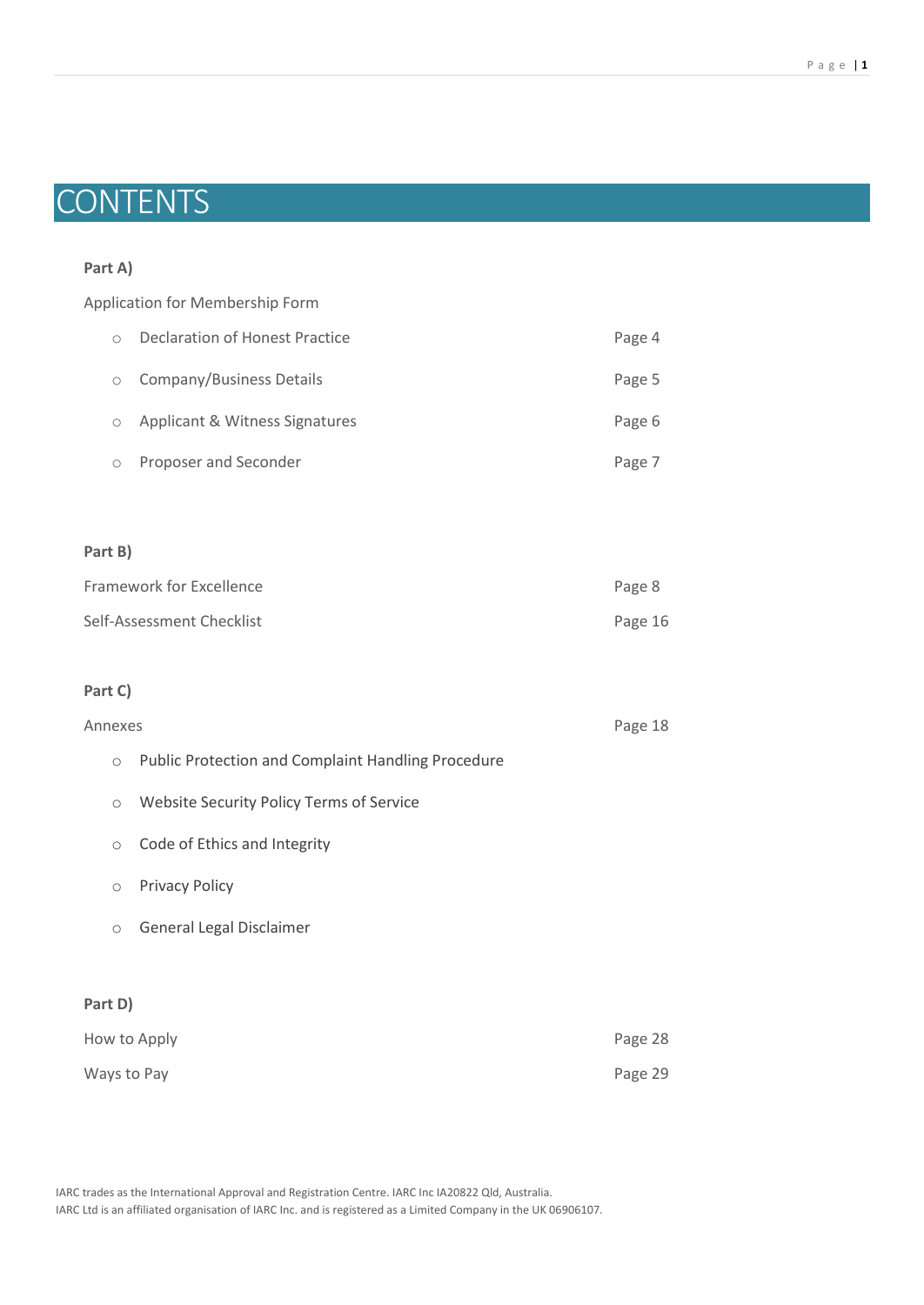# APPLICATION FOR ORGANISATIONAL MEMBERSHIP

## *Please select*

- $\Box$  I am applying for registration as a full organisational member and will be entitled to all associated member benefits\*
- $\Box$  I am applying for registration as a provisional organisational member and all associated member benefits\*\*

## *Please select*

- $\square$  I am applying for registration with IARC Inc. Australia
- $\square$  I am applying for registration with IARC Ltd United Kingdom

### *Please select*

- On approval of this application, I will:
- $\square$  Undertake a self-assessed submission to register my courses \*\*\*
- $\square$  Not immediately submit courses for registration

*\*Full Organisational Members are those who have been operational for 12 months+ and have graduated students* 

*\*\* Provisional Organisational Members are new businesses or colleges and schools who have not yet had any graduates* 

*\*\*\* Course registration is open to eligible members only and requires a separate submission*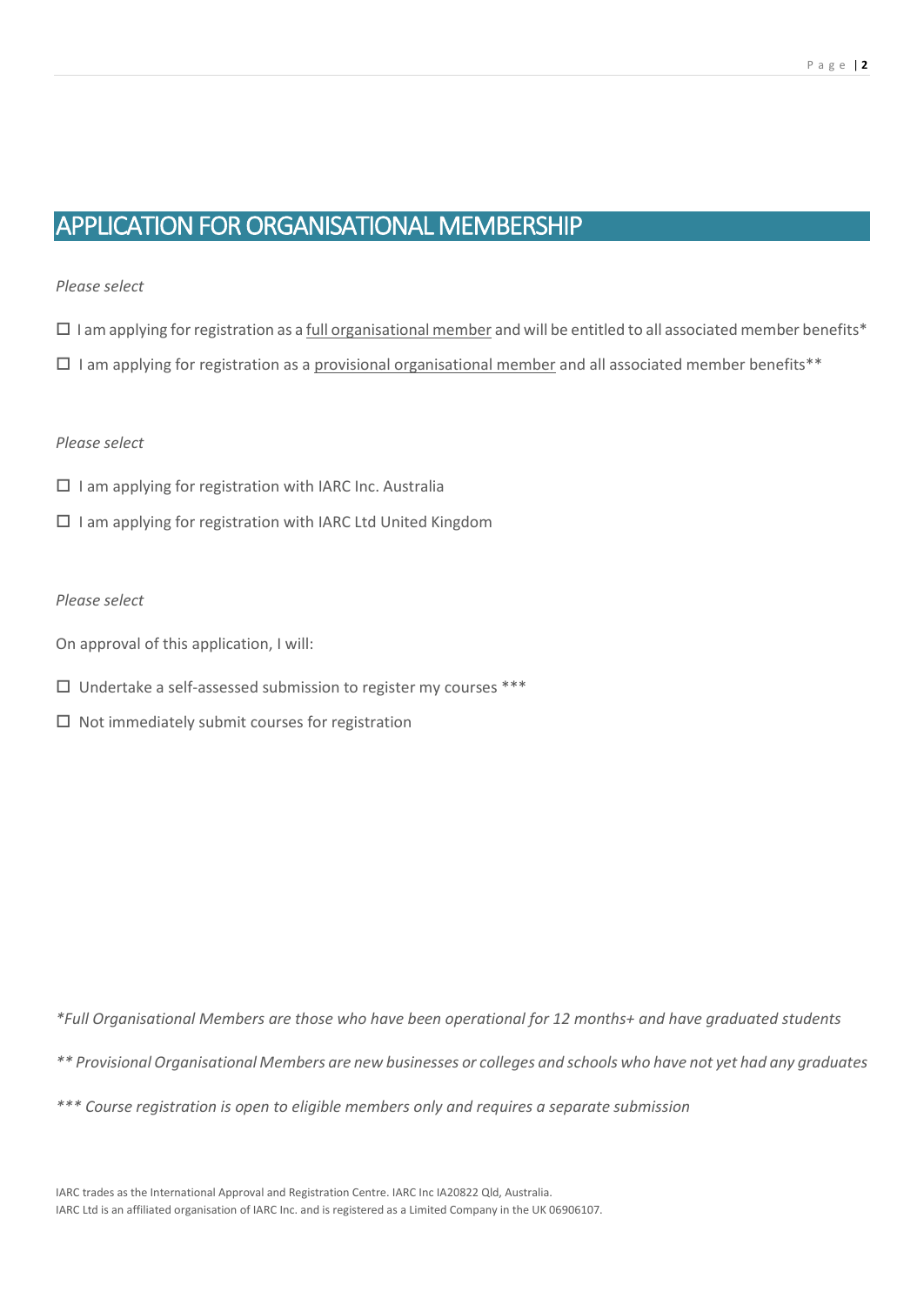P a g e | **3**

I hereby apply for formal registration of

……………………………………………………………………………………………………………………………………………………………

## (name of organisation)

as a member of the International Approval and Registration Centre.

## **In making this application on behalf of the organisation named:**

- I certify all information contained within and accompanying this application to be true.
- I state the commitment of my organisation to the broad goals of the Centre.
- I confirm my organisation's agreement to adhere to all the conditions required for initial and ongoing membership.
- I confirm I have read and understood and agree to IARC's Public Protection Policy and Complaint Handling Procedure.
- I confirm I have read and understood and agree to IARC's Website Security Policy & User Terms of Service.
- I confirm I have read and understood and agree to IARC's Code of Ethics and Integrity.
- I confirm I have read and understood and agree to IARC's Privacy Policy.
- **E** I confirm I have read and understood IARC's General Legal Disclaimer.
- **E** I sign as an authorised official representing my Organisation.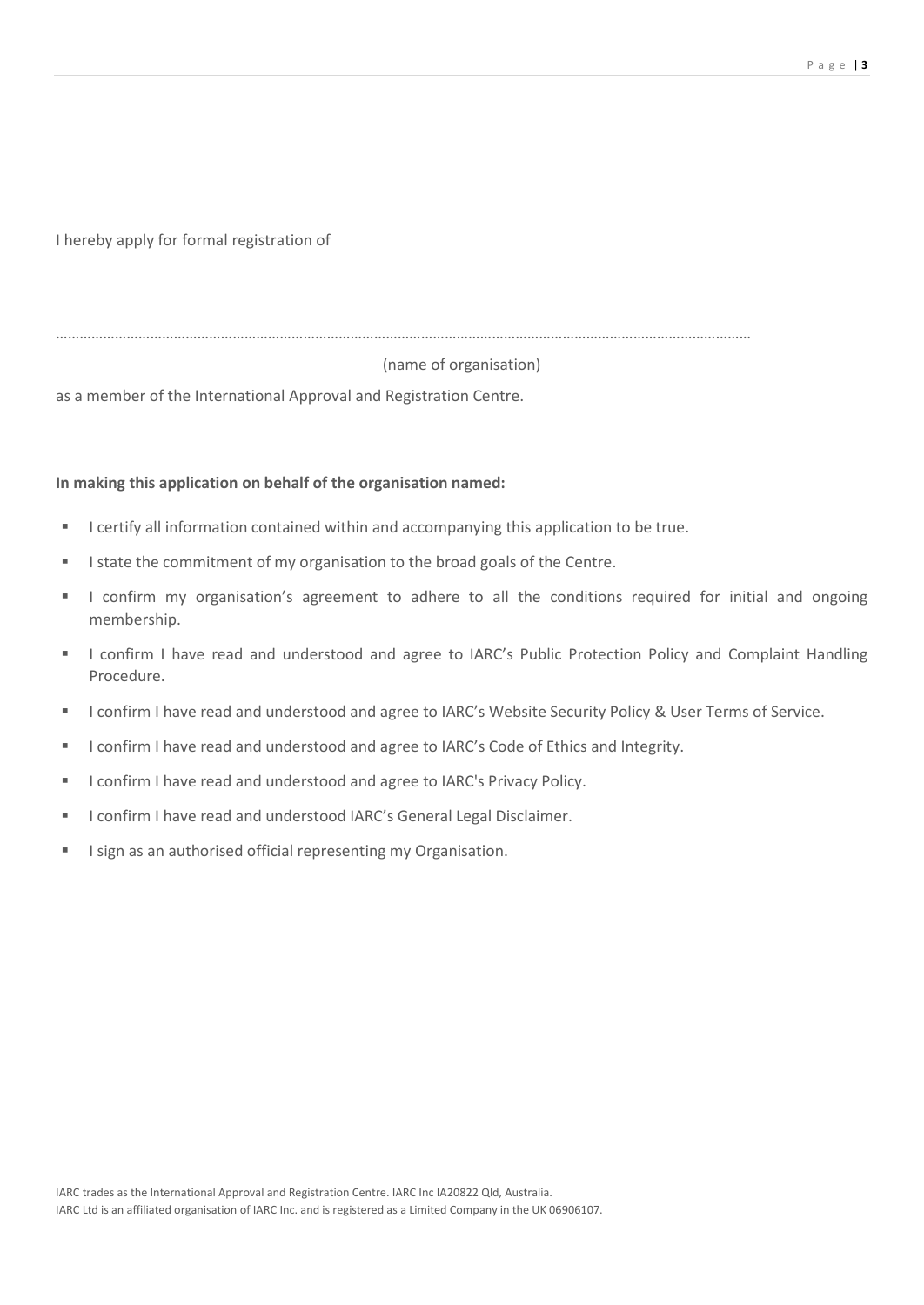# DECLARATION OF HONEST PRACTICE

On behalf of

……………………………………………………………………………………………………………………………………………………………

(name of organisation)

I confirm that the actual working practices and procedures of the Organisation named on this document follow the documented practices and procedures, submitted to IARC, by evidence of which membership is granted to

……………………………………………………………………………………………………………………………………………………………

(name of organisation)

Events which occur as a direct consequence of working practices deviating from or contravening the documented practices and procedures submitted to IARC, will be regarded as the sole responsibility of

……….……………………………………………………………………………………………………………………………………………………

(name of person with significant control)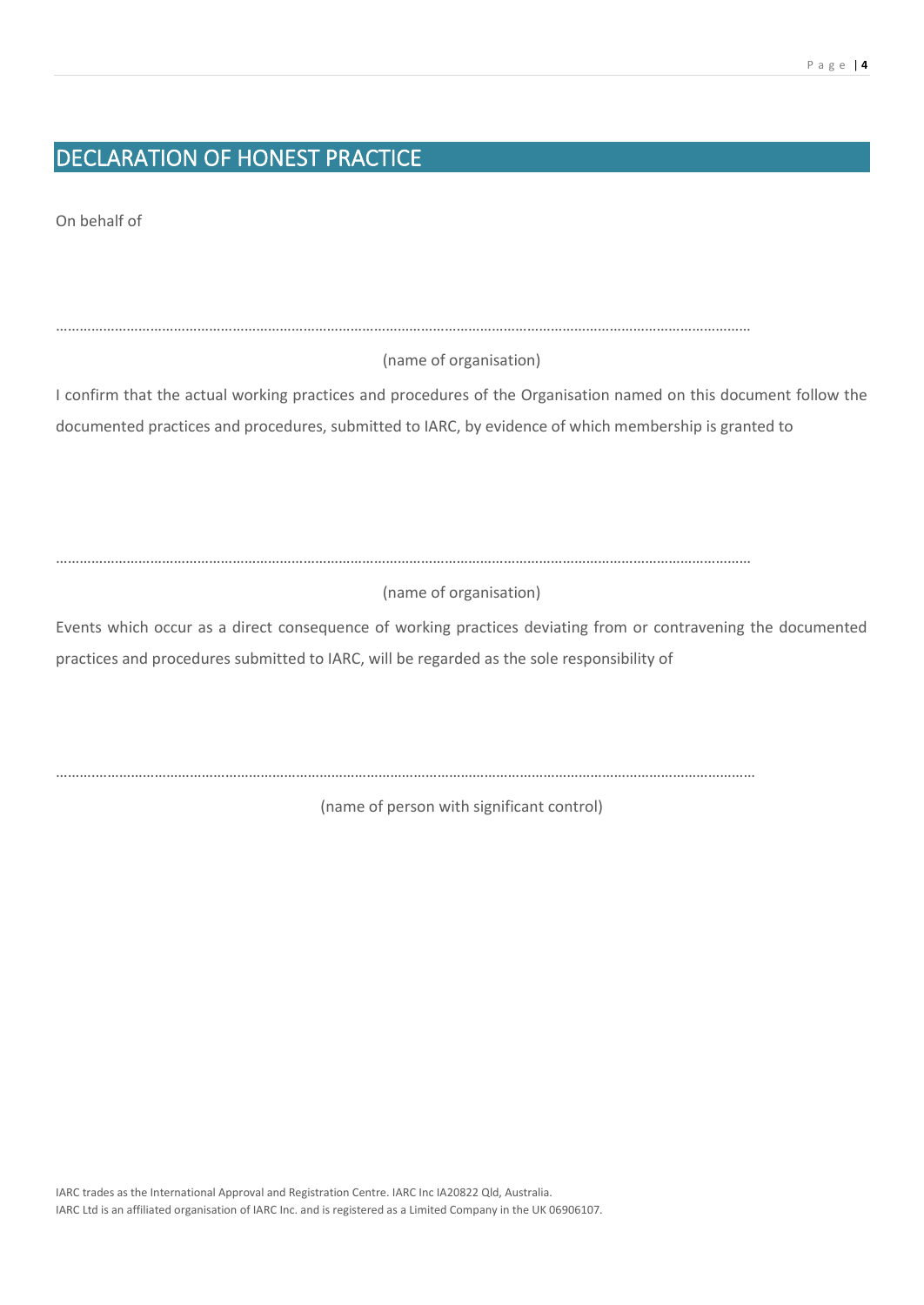# APPLICATION DETAILS

*Please complete* Organisation Name (trading name) Registered Legal Entity Principal/Managing Director/CEO Person(s) with Significant Control Application Contact Person Applicant's email Head Office Address Other Address – campus/postal/serviced office Telephone \* Social media platforms and channels Website(s). Provide all domains used Public contact email (will be shared on IARC website)

 *\*Include international dialling codes*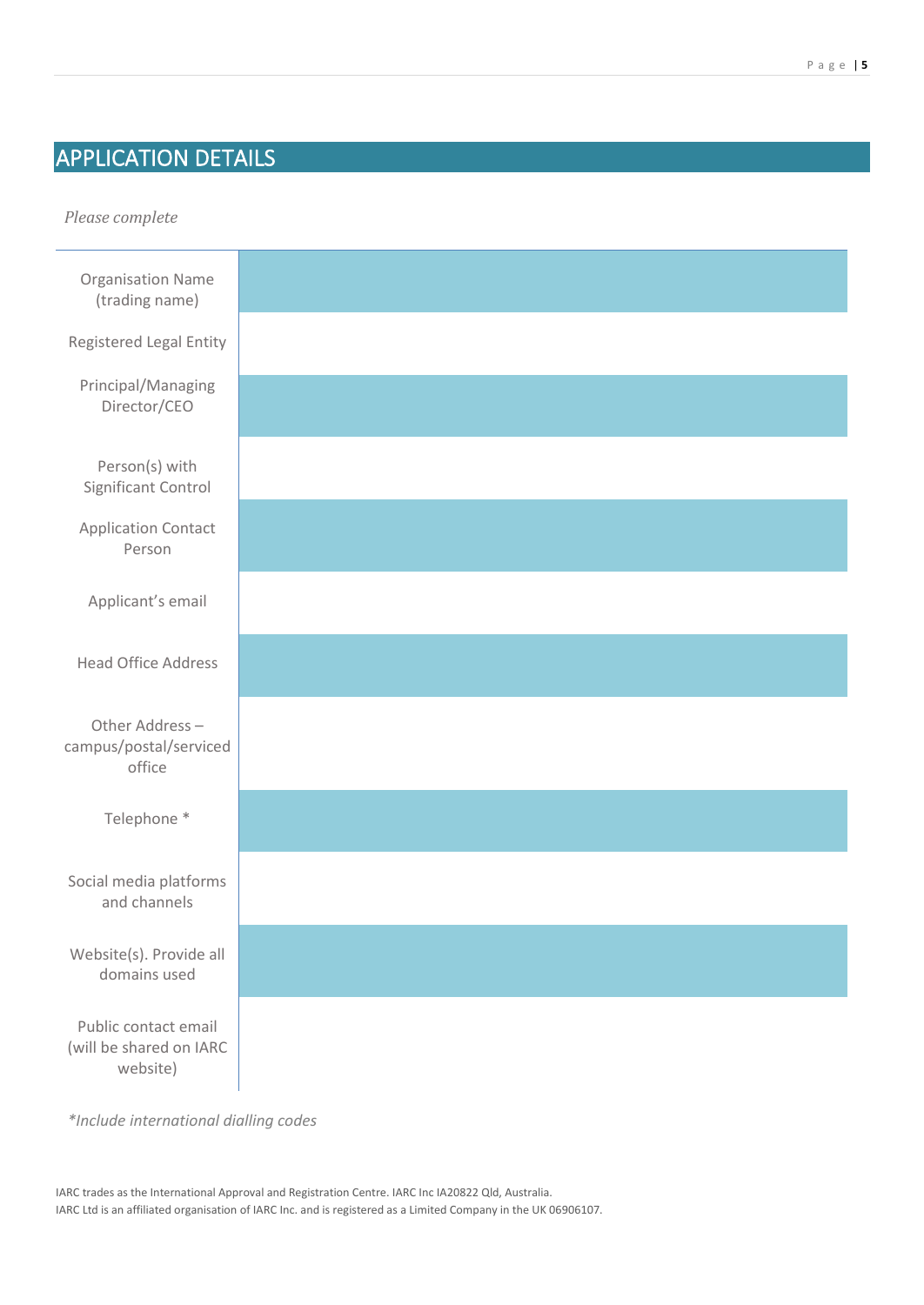# APPLICANT

I sign below as an authorised official representing my Organisation.

*Please complete*

| Name      |  |
|-----------|--|
| Signature |  |
| Position  |  |
| Date      |  |

# **WITNESS**

# *Please complete*

| Name      |  |
|-----------|--|
| Signature |  |
| Position  |  |
| Date      |  |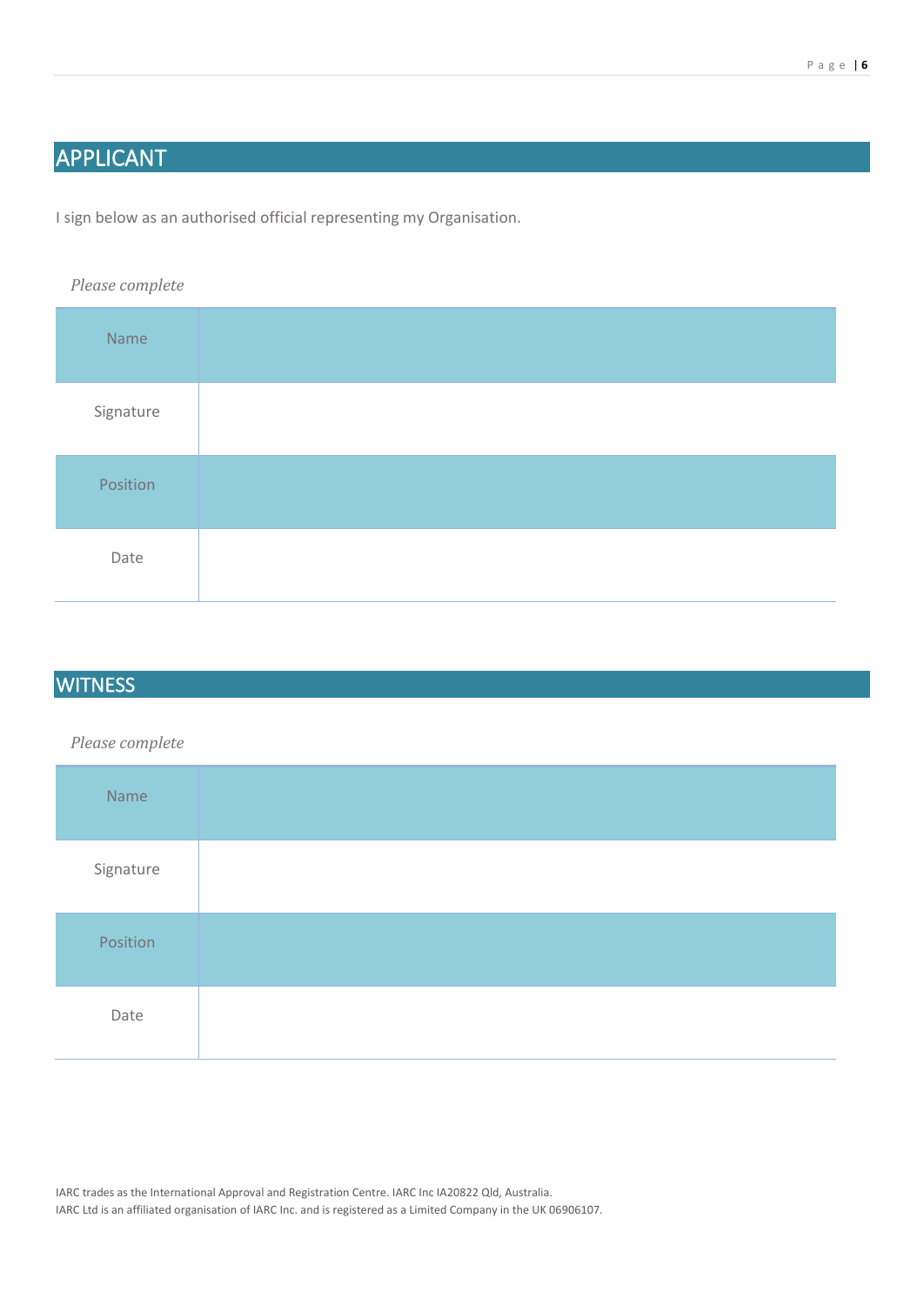# PROPOSER AND SECONDER

The *Associations Incorporations Act 1981*, Association Incorporations Regulation 1999 (as at March 2017) states:

- 1) An applicant for membership of the association must be proposed by 1 member of the association (the proposer) and seconded by another member (the seconder).
- 2) An application for membership must be— (a) in writing; and (b) signed by the applicant and the applicant's proposer and seconder; and (c) in the form decided by the management committee.

Please ensure the Proposer and Seconder details are submitted with your application. If you do not have a proposer and seconder or are unsure how to complete this section of the application, please contact the Registrations team at [admin@iarcedu.com](mailto:admin@iarcedu.com) for advice on how to proceed.

# THE PROPOSER

| Name                       |  |
|----------------------------|--|
| Signature                  |  |
| Position &<br>Organisation |  |
| Date                       |  |

# THE SECONDER

| Name                       |  |
|----------------------------|--|
| Signature                  |  |
| Position &<br>Organisation |  |
| Date                       |  |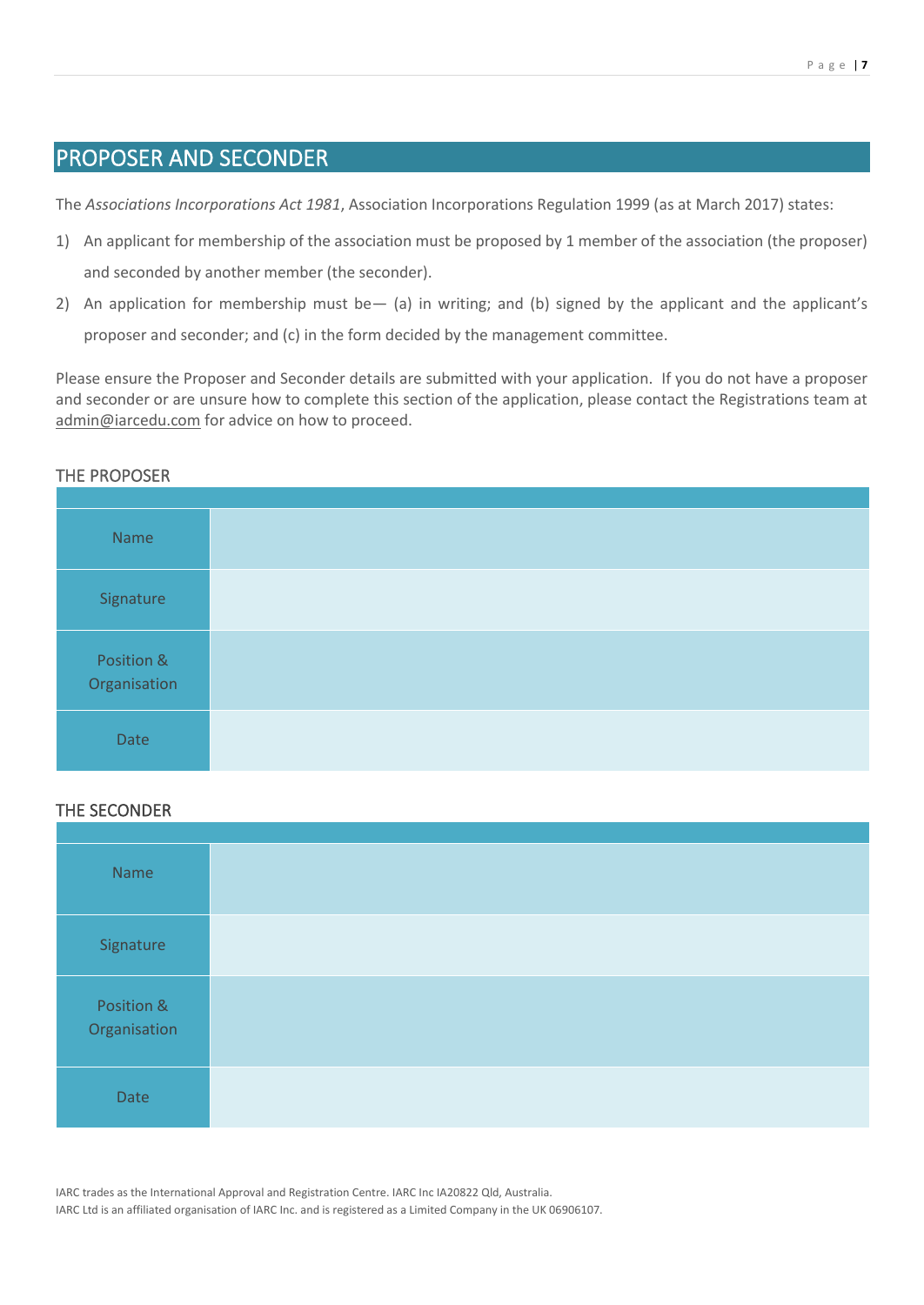# **FRAMEWORK FOR EXCELLENCE**  ORGANISATIONAL MEMBERSHIP

On the next six pages you will see criteria for Organisational Membership eligibility.

# How to Join Successfully

For a successful application, documentary evidence must show the Organisation satisfies standards set out in the FRAMEWORK FOR EXCELLENCE. You can submit your documentary evidence via email, Dropbox, WeTransfer or similar file sharing platform. An approval report is generated by the Registration Team and sent to the Committee for a decision. *Registration is not automatic.*

# Understanding the Quality Criteria

Each Element of the FRAMEWORK FOR EXCELLENCE consists of 6 criteria. The Organisation must be able to meet at least 4 criteria from each Element to be eligible. In total 24 criteria must be evidenced (minimum threshold).

# Collate and Track Supporting Evidence

- 1. Review the Elements and the criteria and select which ones you can meet with evidence.
- 2. Complete the self-assessment checklist on page 16 to track which criteria have been met.
- 3. Use the self-assessment checklist to assist you cross-reference all supporting documentary evidence that will be submitted.

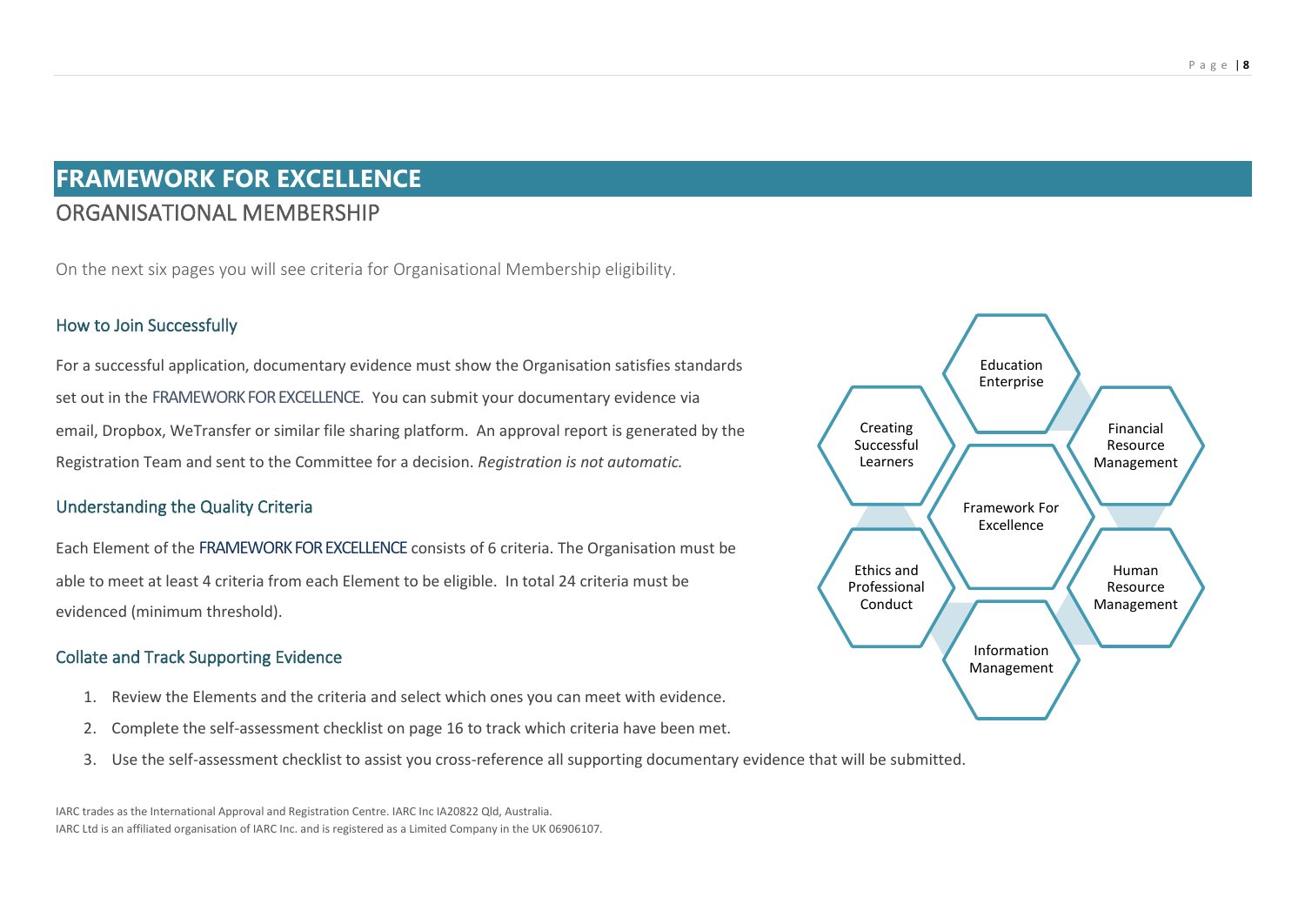# **ELEMENT 1: The Education Enterprise**

Students and prospective students are increasingly paying more attention to the relationship between an organisation's business practices and the quality of education. Business practices permeate an entire organisation. Due to the public's increased demand for accountability, transparency and independence from local, federal or national government systems, the organisation must demonstrate and maintain certain standards in relation to administration, policy and legal responsibilities.

|     | <b>Focus on Students</b>                                                                                                               | <b>Suggested Evidence</b>                                                           |     | <b>Responsibility of Staff</b>                                                                                                                      | <b>Suggested Evidence</b>                                                                              |
|-----|----------------------------------------------------------------------------------------------------------------------------------------|-------------------------------------------------------------------------------------|-----|-----------------------------------------------------------------------------------------------------------------------------------------------------|--------------------------------------------------------------------------------------------------------|
| 1.1 | Identify problems, secure relevant<br>information, and recognise possible<br>causes of conflict.                                       | Student feedback<br>form/online submission, via<br>online forums or social<br>media | 1.4 | Identify procedure or techniques for<br>delegating authority, decision making, and<br>information processing, planning and<br>allocating resources. | Role descriptions, documented<br>management structure or staff<br>procedures handbook                  |
| 1.2 | Applied policy relevant to the experience<br>of the students (i.e. company policy<br>affecting the education delivered to<br>students) | Student services staff<br>procedures or staff<br>handbook                           | 1.5 | Internal policy affecting the rights and<br>responsibilities of individual employees.                                                               | Workplace policies such as sexual<br>harassment policy, grievance, or<br>equality and diversity policy |
| 1.3 | Transparent and easily accessible terms<br>and conditions of enrolment                                                                 | Enrolment terms and<br>conditions                                                   | 1.6 | Apply the highest values and ethical<br>standards <sup>1</sup> as they relate to the entire<br>professions which exist within the staff.            | Evidence of staff certification,<br>appraisals, performance reviews<br>or promotion pathways           |

# **Organisation and Administration, Policy and Legal Responsibilities**

 $1$  Ethical standards are defined in IARC's Code of Ethics and Integrity

IARC trades as the International Approval and Registration Centre. IARC Inc IA20822 Qld, Australia.

IARC Ltd is an affiliated organisation of IARC Inc. and is registered as a Limited Company in the UK 06906107.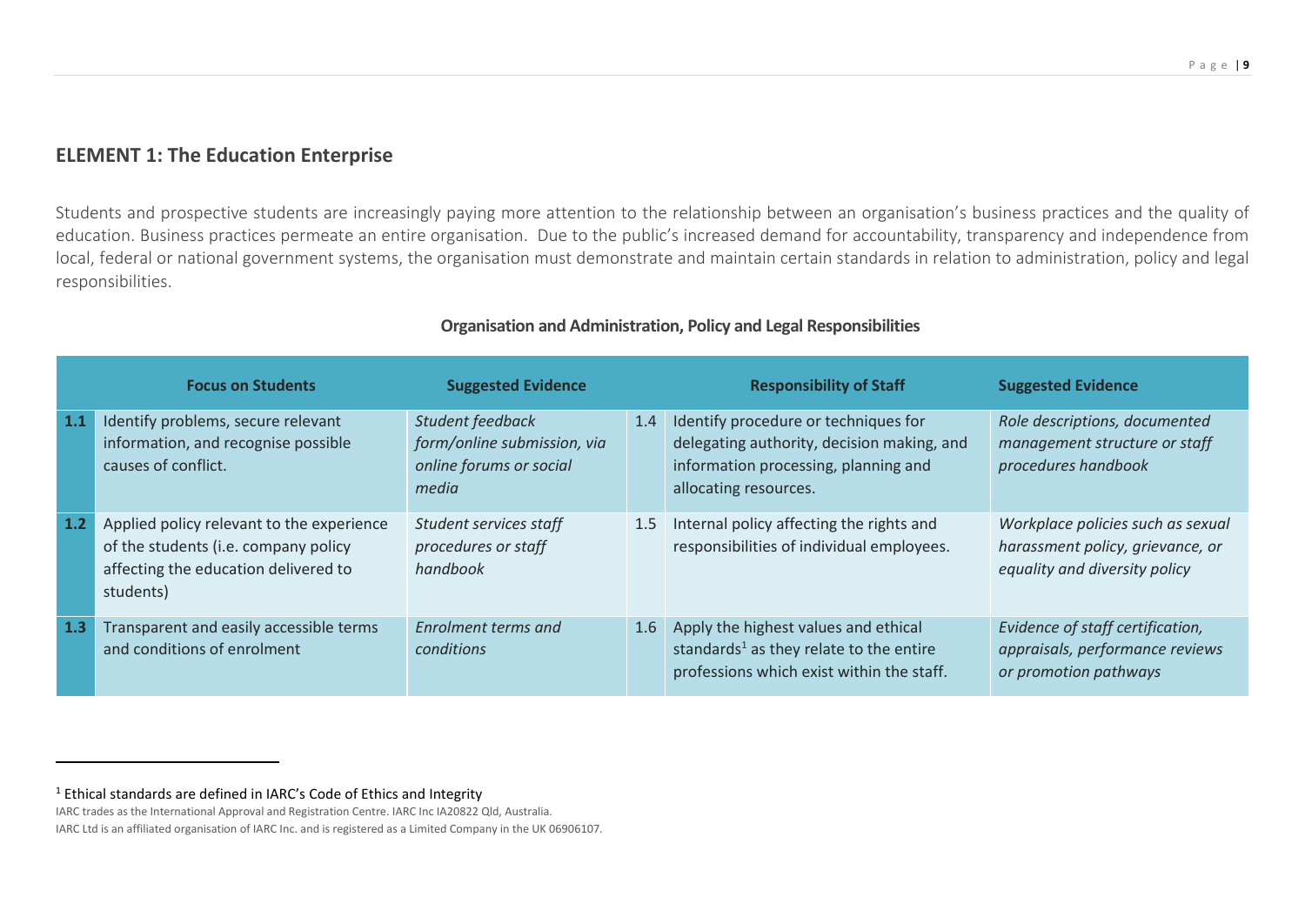# **ELEMENT 2: Financial Resource Management**

Organisations must be able to demonstrate the principles associated with finance, financial planning, accounting, auditing and reporting responsibilities and technology for the school's finance operations.

|     | <b>Focus on Students</b>                                                                                                                                                                            | <b>Suggested Evidence</b>                                                             |     | <b>Responsibility of Staff</b>                                                                                                                              | <b>Suggested Evidence</b>                                                                                   |
|-----|-----------------------------------------------------------------------------------------------------------------------------------------------------------------------------------------------------|---------------------------------------------------------------------------------------|-----|-------------------------------------------------------------------------------------------------------------------------------------------------------------|-------------------------------------------------------------------------------------------------------------|
| 2.1 | Communicate the relationship between<br>funding sources and courses or<br>programs e.g. are non-profit, focus<br>resources on course improvements,<br>invest in external systems of<br>endorsement. | Any relevant website image<br>capture, or statement seen<br>in promotional literature | 2.4 | Recognise and forecast the major source of<br>revenue as enrolments and use multiple<br>approaches to determine reliable enrolments.                        | Any example of planned income<br>streams and sources, strategic<br>marketing plan etc                       |
| 2.2 | Obtain the services of an internal or<br>external auditor, and/or prepare a<br>corrective action plan where necessary.                                                                              | Financial auditors report or<br>documented action<br>procedure following audit        | 2.5 | Establish and verify compliance with finance-<br>related legal and contractual provisions e.g.<br>annual accounts submissions to government.                | Evidence of annual accounts<br>submissions as required by<br>corporation or taxation laws in<br>your region |
| 2.3 | Keep current with technology<br>applications and programs and their<br>security requirements.                                                                                                       | Any relevant website image<br>capture or email showing use<br>of finance apps         | 2.6 | Develop an operational plan, which<br>specifically includes the use of current<br>technology, to meet the organisation's<br>financial goals and objectives. | Documented procedure or plan                                                                                |

# **Budgeting and Planning, Auditing and Financial Reporting and Technology in Finance Operations**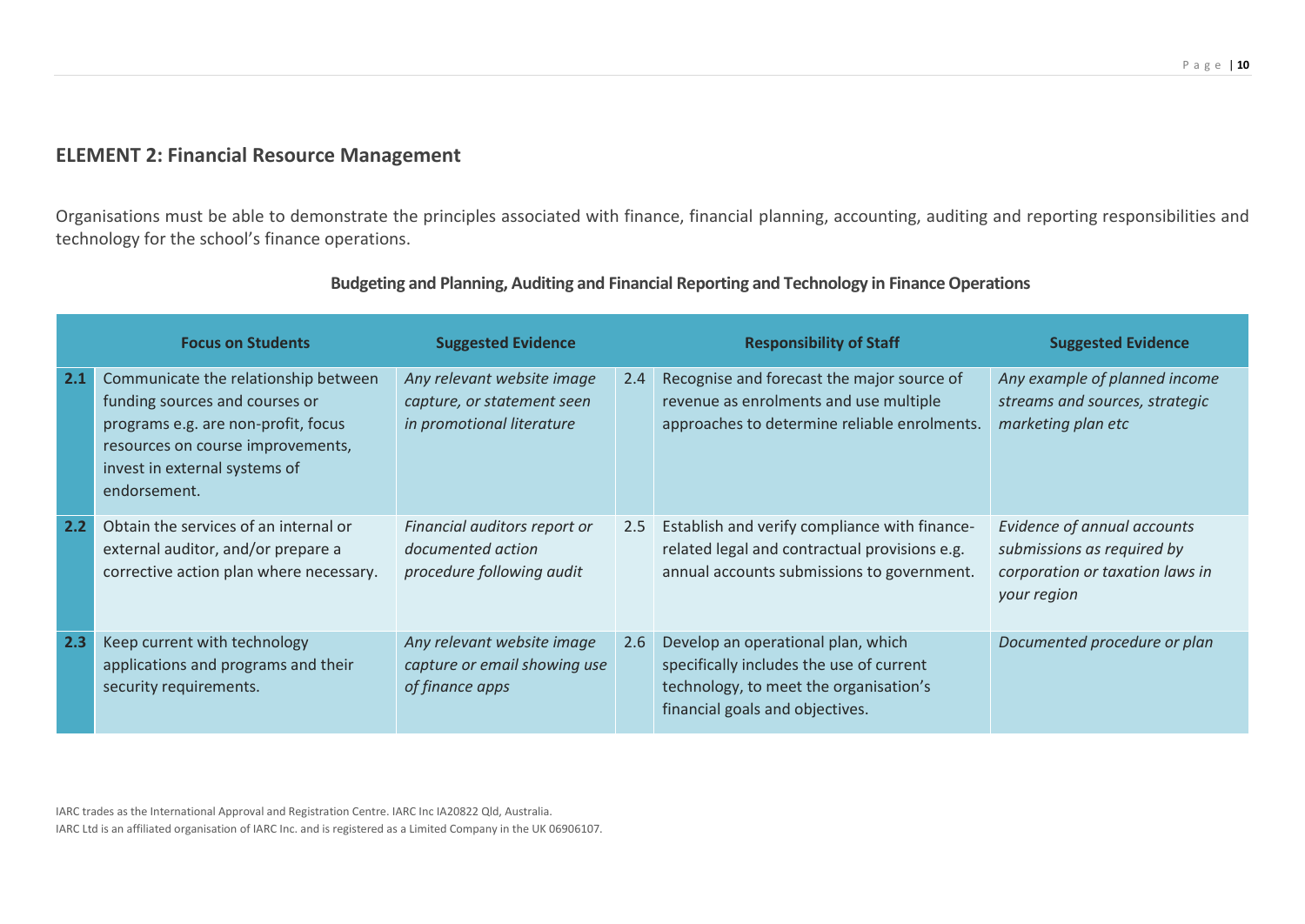# **ELEMENT 3: Human Resource Management**

Human resource management within an organisation is of critical important. There are many day to day practical considerations which require understanding of theory and practice. Organisations need to be aware of the relevant management concepts and local, federal or national laws affecting people employed in their workplace and the students enrolled in their courses.

|     | <b>Focus on Students</b>                                                                                                                                                                                                    | <b>Suggested Evidence</b>                                                                 |     | <b>Responsibility of Staff</b>                                                                                                                                                                                 | <b>Suggested Evidence</b>                                                                                                            |
|-----|-----------------------------------------------------------------------------------------------------------------------------------------------------------------------------------------------------------------------------|-------------------------------------------------------------------------------------------|-----|----------------------------------------------------------------------------------------------------------------------------------------------------------------------------------------------------------------|--------------------------------------------------------------------------------------------------------------------------------------|
| 3.1 | Create a high performing business<br>through enabling feedback opportunities<br>for current and former students                                                                                                             | Student feedback form/online<br>submission, via online forums<br>or social media          | 3.4 | Recognise and promote compliance with<br>standards of ethical behaviour and standards<br>for professional conduct applicable to all<br>staff.                                                                  | Documented staff procedures                                                                                                          |
| 3.2 | Ensure the selection and recruitment of<br>the most suitably qualified individuals<br>for positions particular those in<br>curriculum or product development,<br>instructional design, or teaching and<br>learning support. | Example of job adverts or<br>copies or core academic and<br>teaching staff qualifications | 3.5 | Review and act upon current (or changing)<br>local, federal or national laws and regulations<br>with respect to employment agreements e.g.<br>pension contributions amendments, casual<br>contract agreements. | <b>Example of workplace</b><br>agreements or staff employment<br>contracts showing compliance<br>with law                            |
| 3.3 | Provide opportunities to feedback on<br>dealings/communications specifically<br>with the organisation's staff, which may<br>significantly enhance the experience for<br>students.                                           | Student feedback form/online<br>submission, via online forums<br>or social media          | 3.6 | Administer employment agreements<br>considering common employment provisions,<br>and grievance procedures.                                                                                                     | <b>Example of workplace</b><br>agreements or staff employment<br>contracts specifically outlining<br>discipline policy and procedure |

## **Human Relations, Labour Recruitment and Employment Agreements and Personnel Administration**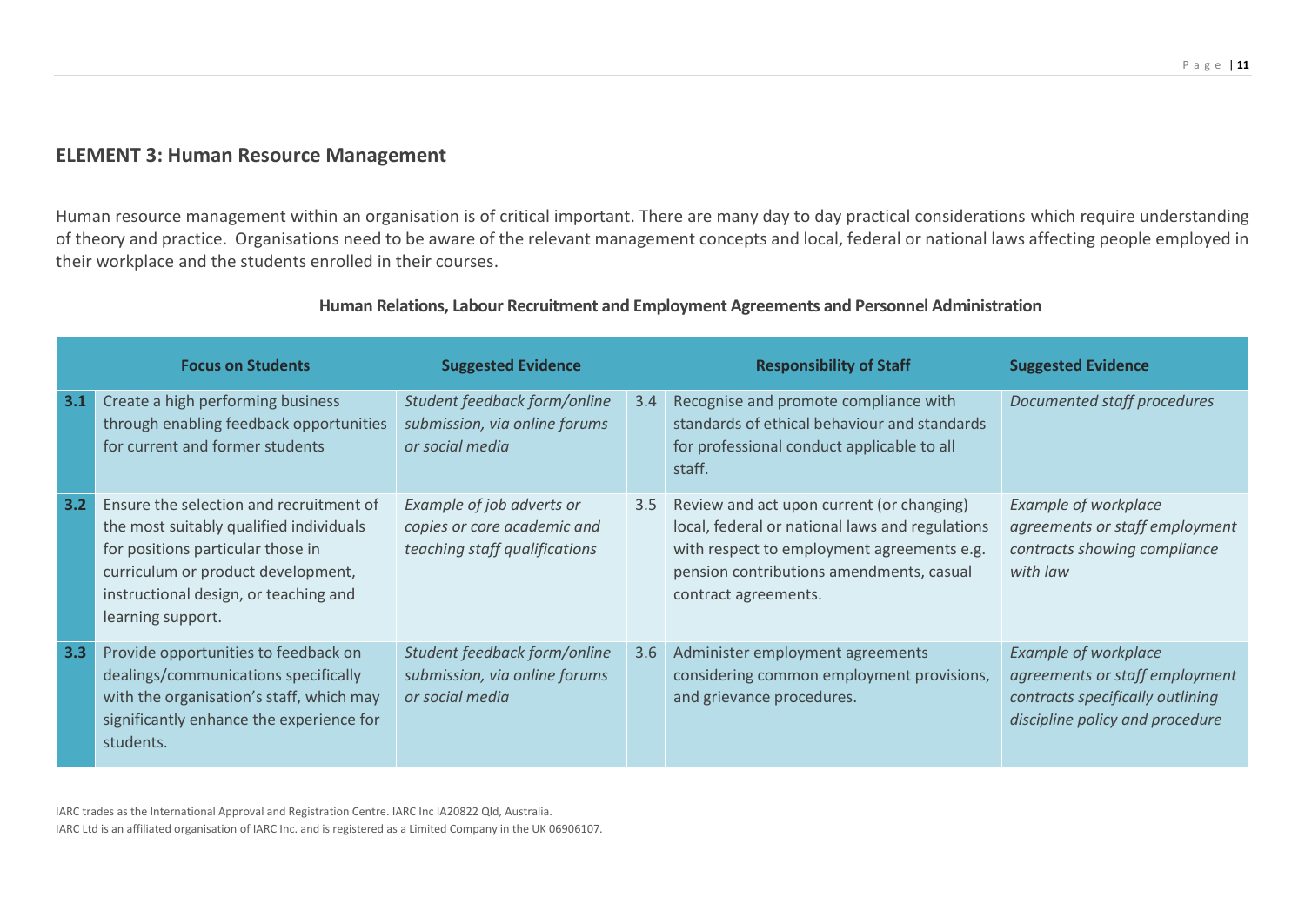# **ELEMENT 4: Information Management**

We conduct business, learning, shopping and socialising in an online environment. The information on people flows very quickly through various mediums and over numerous platforms. Organisations have a responsibility to direct, protect, analyse and update information relating to the business, the staff, students and courses. This extends beyond overseeing data, but instead requires significant consideration on legitimate and legal communication pathways and security settings for students and staff.

|     | <b>Focus on Students</b>                                                                                                                                                                                          | <b>Suggested Evidence</b>                                                                       |     | <b>Responsibility of Staff</b>                                                                                                                                      | <b>Suggested Evidence</b>                                                                                                            |
|-----|-------------------------------------------------------------------------------------------------------------------------------------------------------------------------------------------------------------------|-------------------------------------------------------------------------------------------------|-----|---------------------------------------------------------------------------------------------------------------------------------------------------------------------|--------------------------------------------------------------------------------------------------------------------------------------|
| 4.1 | Effectively manage a change process<br>when evaluation determines that<br>courses or programs must be improved.                                                                                                   | Documented procedure for<br>updating course materials                                           | 4.4 | Participate in the planning and<br>implementation of courses and programs<br>improvement e.g. input from industry<br>experts.                                       | Documented procedure for input<br>from industry                                                                                      |
| 4.2 | Have accessible ways of communicating<br>with the organisation's support staff,<br>instructional or teaching staff.                                                                                               | Any relevant website image<br>capture or statement seen in a<br>student handbook or similar     | 4.5 | Demonstrate a clear understanding of any<br>legislation which surrounds mass<br>communication or individual communication<br>with students or prospective students. | Privacy policy or communication<br>policy or similar                                                                                 |
| 4.3 | Ensure students have adequate<br>technology infrastructure in place to<br>access information relating to their<br>student status, the course or program<br>materials or for assessment submission<br>and results. | Any relevant image capture<br>from the student platform,<br>portal or course delivery<br>system | 4.6 | Ensure that appropriate data security and<br>privacy of records are maintained.                                                                                     | Any relevant image showing that<br>a student file or database is<br>password protected, a staff<br>handbook, documented<br>procedure |

# **Courses and Programs Evaluation, Communications and Management Information Systems**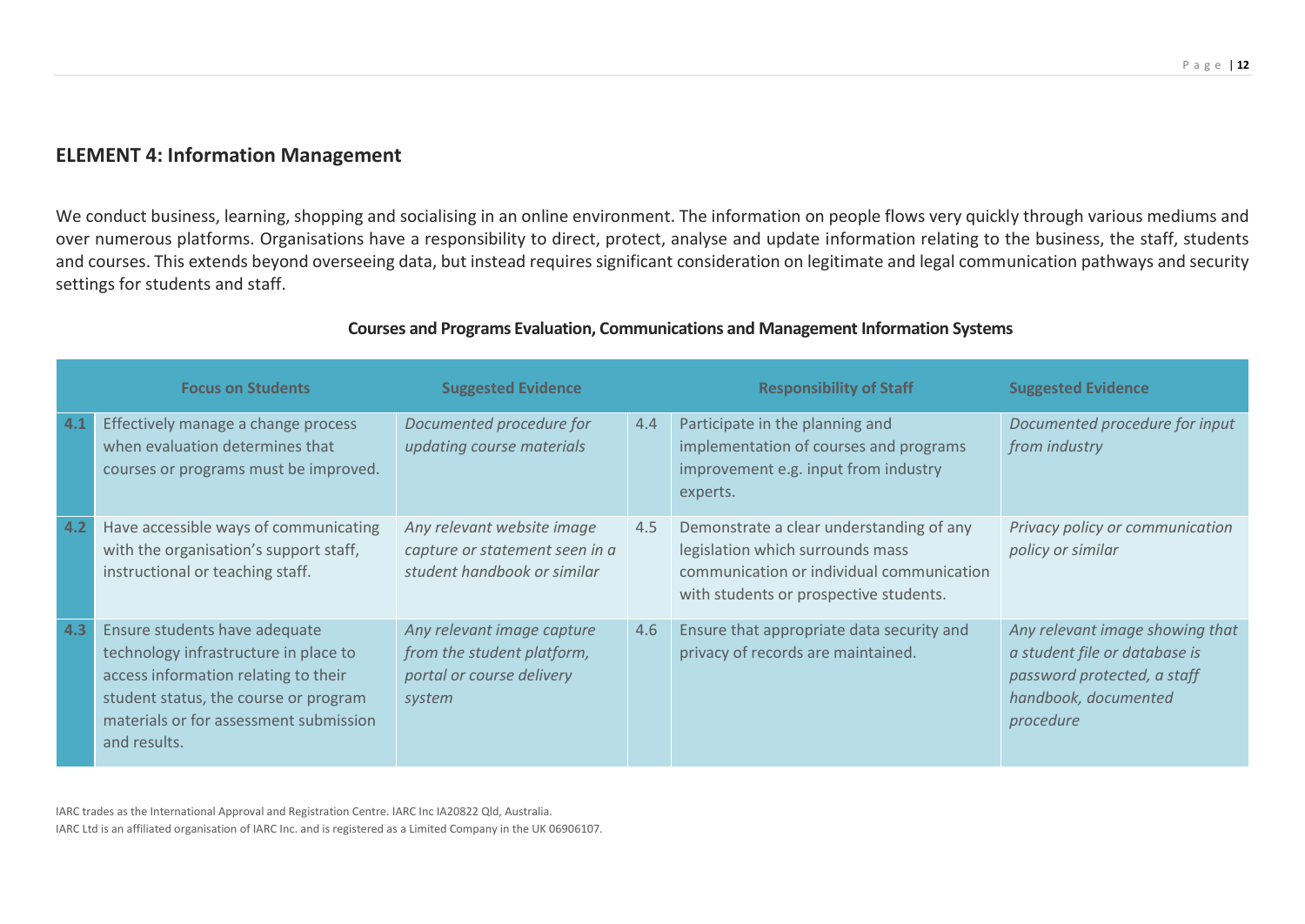# **ELEMENT 5: Ethics and Professional Conduct**

Members of IARC are committed to conducting themselves with the highest standards of professional ethics<sup>2</sup>. Persons with significant control must assume the responsibility for providing leadership within the organisation to maintain such standards pertaining to professional conduct<sup>3</sup>.

|     | <b>Focus on Students</b>                                                                                                                                                                        | <b>Suggested Evidence</b>                                                                                                      |     | <b>Responsibility of Staff</b>                                                                                                                                             | <b>Suggested Evidence</b>                                                                        |
|-----|-------------------------------------------------------------------------------------------------------------------------------------------------------------------------------------------------|--------------------------------------------------------------------------------------------------------------------------------|-----|----------------------------------------------------------------------------------------------------------------------------------------------------------------------------|--------------------------------------------------------------------------------------------------|
| 5.1 | Provide an inclusive culture for<br>learning, removing preferential<br>treatment for particular social groups<br>based on gender, race or ethnicity,<br>religious or political views (examples) | Any anti-discrimination policy,<br>example of additional support for<br>learning needs, or equality and<br>diversity statement | 5.4 | Actively seek professional associations and<br>relationships with external quality control<br>systems aimed at improving courses and<br>overall organisational management. | Any certificate or similar<br>demonstrating quality<br>management activity such as<br>membership |
| 5.2 | Maintain confidentiality of data and<br>information e.g. password protected<br>student portals.                                                                                                 | A login page image/screen<br>capture from the student<br>platform, portal or course delivery<br>system                         | 5.5 | Implement policies and administrative rules<br>fully which pertain to ethical standards of<br>the organisation.                                                            | Documented staff procedures                                                                      |
| 5.3 | Provide a mechanism for student<br>grievance to be disclosed safely and<br>respectfully.                                                                                                        | Student feedback form/online<br>submission, via online forums or<br>social media                                               | 5.6 | Pursue appropriate measures to correct or<br>eradicate unethical actions or behaviours<br>within the organisation.                                                         | Staff disciplinary procedure or<br>policy for safe and respectful<br>work culture                |

# **Ethical Standards, Ethical Conduct and Professional Integrity**

 $2$  Ethics and  $3$  Professional Conduct are defined in IARC's Code of Ethics and Integrity

IARC trades as the International Approval and Registration Centre. IARC Inc IA20822 Qld, Australia. IARC Ltd is an affiliated organisation of IARC Inc. and is registered as a Limited Company in the UK 06906107.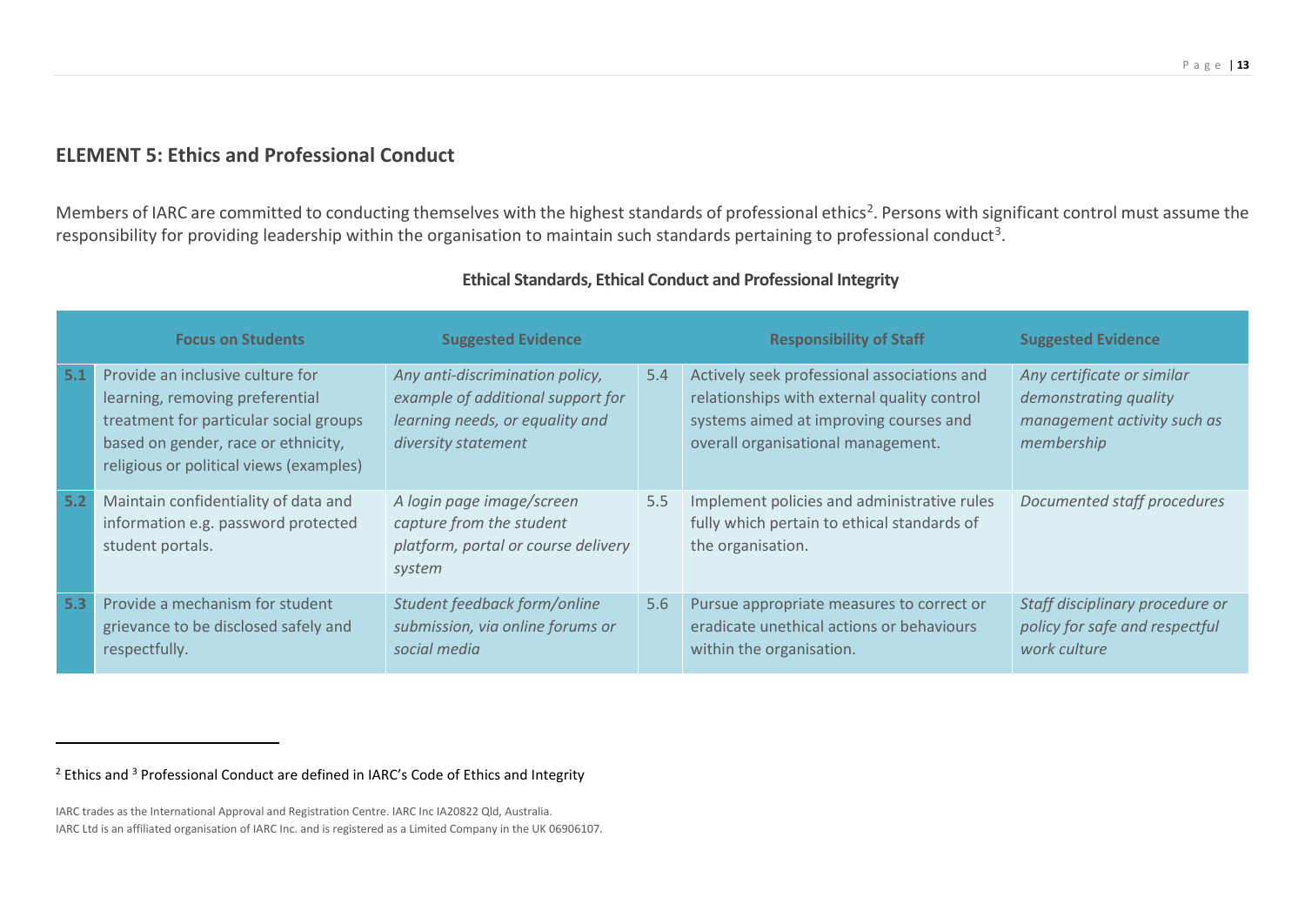# **ELEMENT 6: Creating Successful Learners**

Quality in education is often defined by the successful performance of learners. To create successful learners, institutions and organisations must provide staff and students with well-constructed guidelines and procedures which makes study accessible, available, and comparable, and the assessment valid and fair.

|     | <b>Focus on Students</b>                                                                                                                                         | <b>Suggested Evidence</b>                                                                          |     | <b>Responsibility of Staff</b>                                                                               | <b>Suggested Evidence</b>                                                                             |
|-----|------------------------------------------------------------------------------------------------------------------------------------------------------------------|----------------------------------------------------------------------------------------------------|-----|--------------------------------------------------------------------------------------------------------------|-------------------------------------------------------------------------------------------------------|
| 6.1 | Provide clear easily accessible<br>instructions on how to access course<br>materials and peripheral support<br>materials.                                        | Any relevant image of<br>instructions or student study<br>quide, or student handbook or<br>similar | 6.4 | Communicate fairly and make marking<br>criteria accessible and grading styles<br>accessible to all students. | Documented procedure on<br>assessment, marking quideline or<br>grading thresholds                     |
| 6.2 | Access a clear description of the<br>functionality of the course.                                                                                                | Course curriculum document or<br>image from website giving course<br>overview                      | 6.5 | Undertake regular and appropriate course<br>revisions.                                                       | Documented procedure for<br>course reviews and updates                                                |
| 6.3 | Access information which highlights<br>the number and complexity of<br>assessments are proportional to the<br>total course length and the material<br>delivered. | Course curriculum document or<br>image from website outlining<br>assessments                       | 6.6 | Clearly communicate expectations of study<br>and course with students.                                       | Documented expectations of<br>study, website image/screen<br>capture, show communications<br>channels |

# **Contribute to Student Success, Design Implications and Quantity of Learning**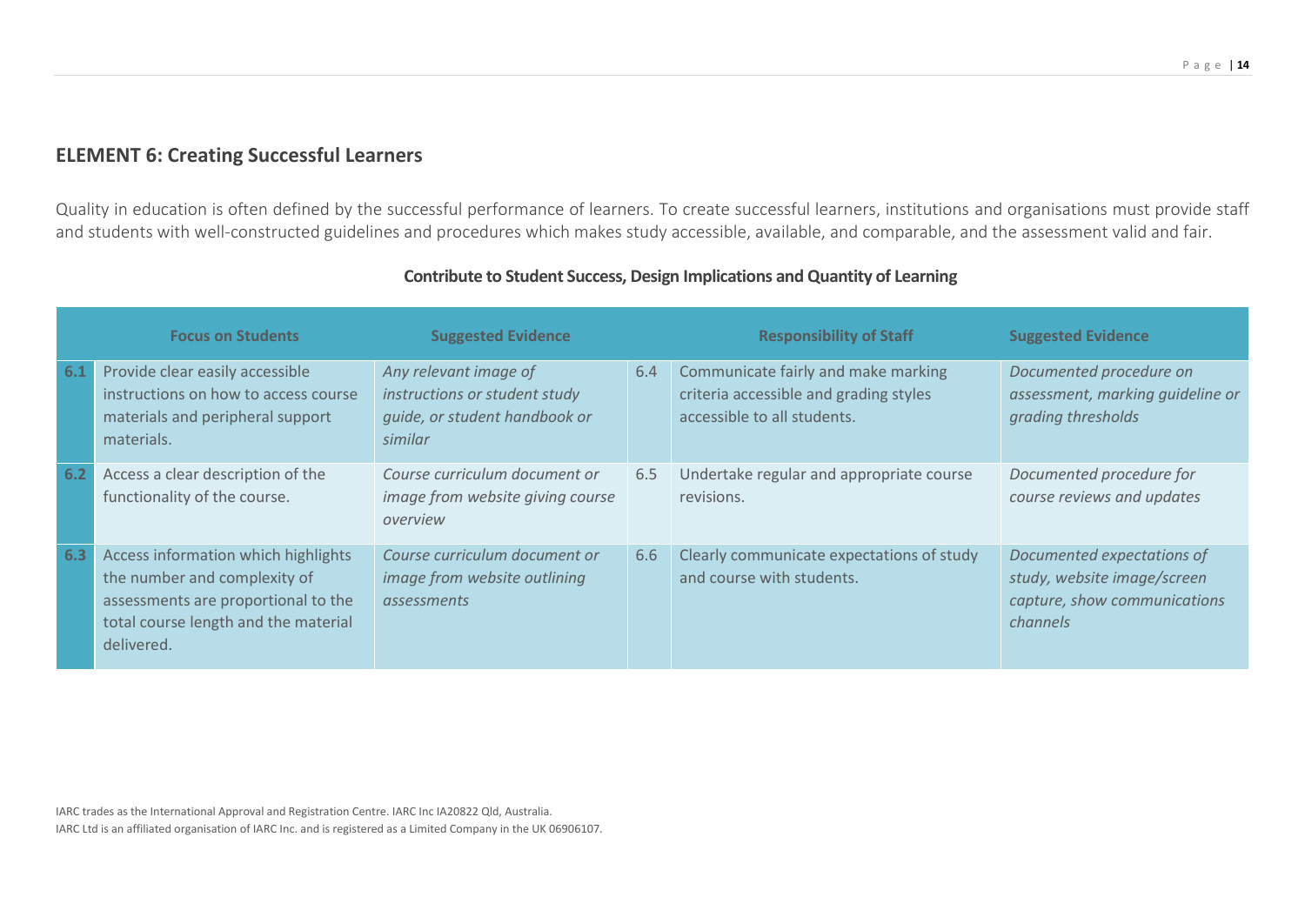# **MEMBERSHIP SELF-ASSESSMENT**

This page must be submitted with an application. Please mark to show which criteria evidenced as part of the application. Eligibility is based on a minimum of 24 (of 36) criteria being evidenced.

|                                                                                                                          |                             |     |                         | The Enterprise: Organisation and Administration, Policy and Legal Responsibilities                                  |  |  |  |
|--------------------------------------------------------------------------------------------------------------------------|-----------------------------|-----|-------------------------|---------------------------------------------------------------------------------------------------------------------|--|--|--|
|                                                                                                                          | Focus on<br><b>Students</b> |     | Staff<br>Responsibility | <b>Additional Comments</b>                                                                                          |  |  |  |
| 1.1                                                                                                                      |                             | 1.4 |                         |                                                                                                                     |  |  |  |
| $1.2\,$                                                                                                                  |                             | 1.5 |                         |                                                                                                                     |  |  |  |
| 1.3                                                                                                                      |                             | 1.6 |                         |                                                                                                                     |  |  |  |
|                                                                                                                          |                             |     |                         | Financial Management: Budgeting and Planning, Auditing and Financial Reporting and Technology in Finance Operations |  |  |  |
| 2.1                                                                                                                      |                             | 2.4 |                         |                                                                                                                     |  |  |  |
| 2.2                                                                                                                      |                             | 2.5 |                         |                                                                                                                     |  |  |  |
| 2.3                                                                                                                      |                             | 2.6 |                         |                                                                                                                     |  |  |  |
| Human Resource Management: Human Relations, Labour Recruitment and Employment Agreements and Personnel<br>Administration |                             |     |                         |                                                                                                                     |  |  |  |
| 3.1                                                                                                                      |                             | 3.4 |                         |                                                                                                                     |  |  |  |
| 3.2                                                                                                                      |                             | 3.5 |                         |                                                                                                                     |  |  |  |
| 3.3                                                                                                                      |                             | 3.6 |                         |                                                                                                                     |  |  |  |
|                                                                                                                          |                             |     |                         | Information Management: Courses and Programs Evaluation, Communications and Management Information Systems          |  |  |  |
| 4.1                                                                                                                      |                             | 4.4 |                         |                                                                                                                     |  |  |  |
| 4.2                                                                                                                      |                             | 4.5 |                         |                                                                                                                     |  |  |  |
| 4.3                                                                                                                      |                             | 4.6 |                         |                                                                                                                     |  |  |  |
| Ethics and Professional Conduct: Ethical Standards, Ethical Conduct and Professional Integrity                           |                             |     |                         |                                                                                                                     |  |  |  |
| 5.1                                                                                                                      |                             | 5.4 |                         |                                                                                                                     |  |  |  |
| $5.2$                                                                                                                    |                             | 5.5 |                         |                                                                                                                     |  |  |  |
| 5.3                                                                                                                      |                             | 5.6 |                         |                                                                                                                     |  |  |  |
| Creating Successful Learners: Contribute to Student Success, Design Implications and Quantity of Learning                |                             |     |                         |                                                                                                                     |  |  |  |
| $6.1\,$                                                                                                                  |                             | 6.4 |                         |                                                                                                                     |  |  |  |
| $6.2\,$                                                                                                                  |                             | 6.5 |                         |                                                                                                                     |  |  |  |
| $6.3\,$                                                                                                                  |                             | 6.6 |                         |                                                                                                                     |  |  |  |
| <b>Totals</b>                                                                                                            |                             |     |                         |                                                                                                                     |  |  |  |

IARC trades as the International Approval and Registration Centre. IARC Inc IA20822 Qld, Australia.

IARC Ltd is an affiliated organisation of IARC Inc. and is registered as a Limited Company in the UK 06906107.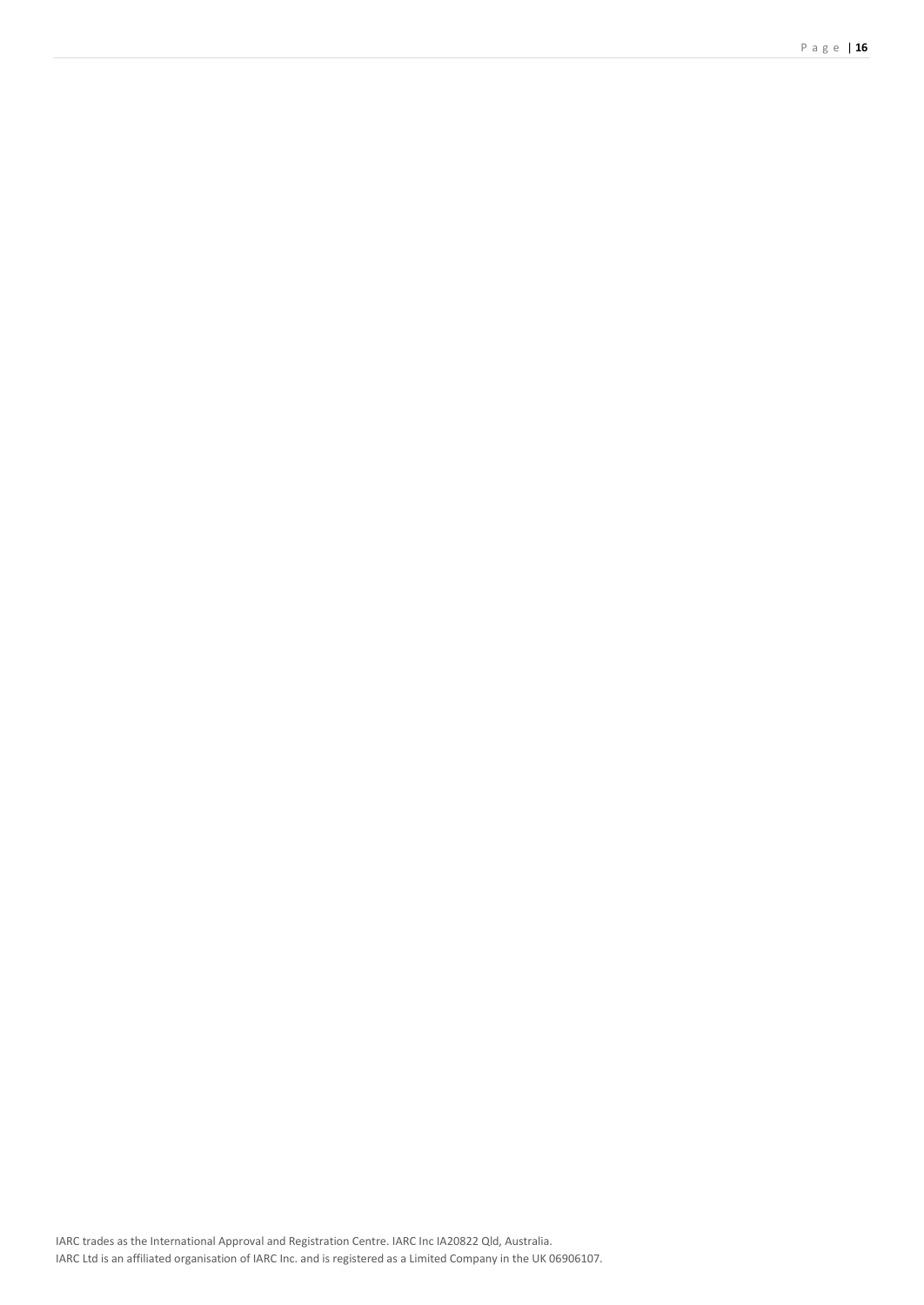# **ANNEX**

Public Protection and Complaint Handling Procedure Website Security Policy Terms of Service Code of Ethics and Integrity Privacy Policy

General Legal Disclaimer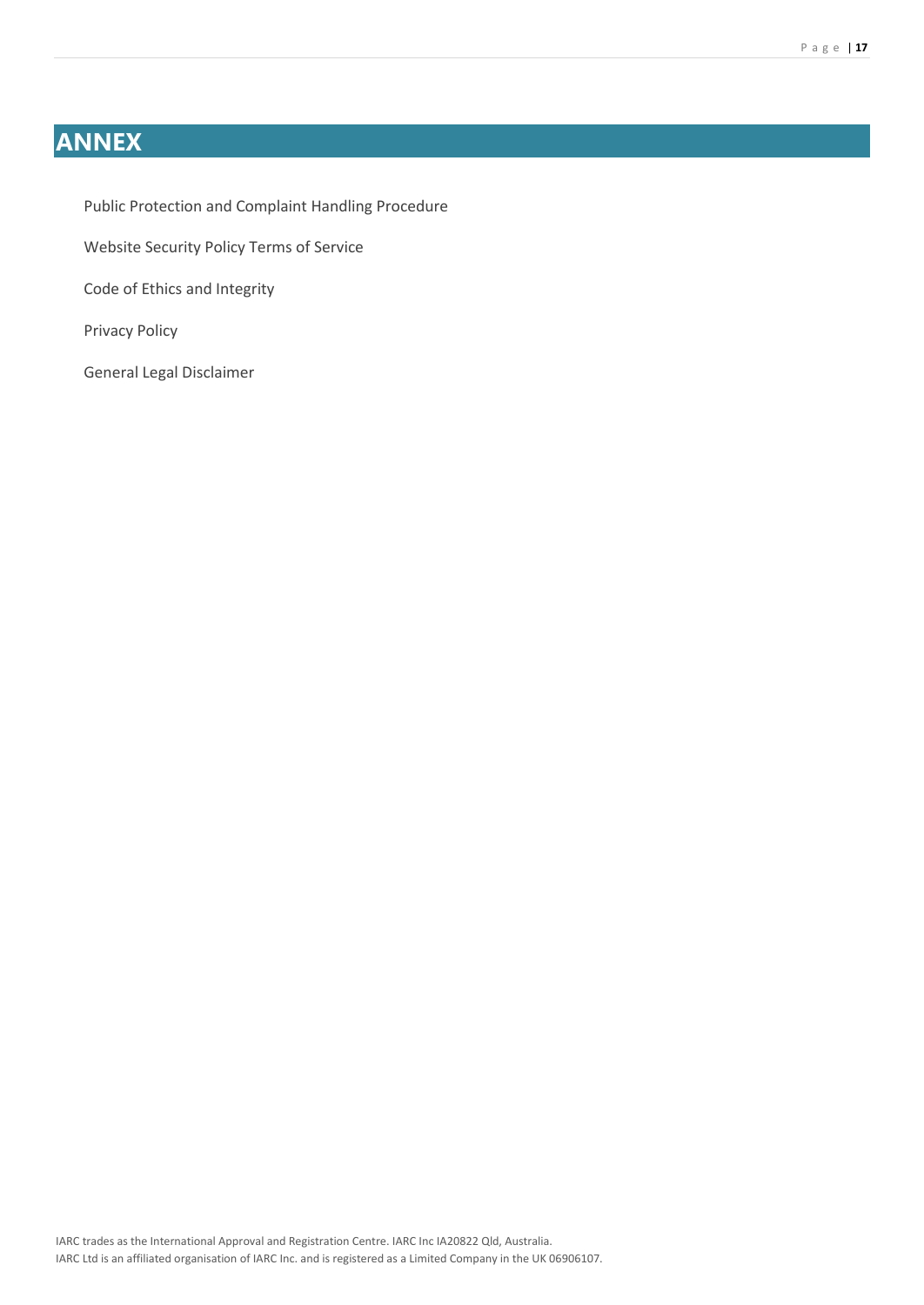# **PUBLIC PROTECTION AND COMPLAINT HANDLING PROCEDURE**

All Registered Members will be required to provide students and/or trainees with contact details of the International Approval & Registration Centre, and to make them aware that they may lodge a complaint with the Centre regarding any dissatisfaction. The complainant should lodge complaints to the Centre, *only if the complaint remains unresolved after all other avenues of achieving resolution have been explored.*

If a complaint is issued against a Registered Member, the Member must prove beyond reasonable doubt, and within 30 days, that they are still operating within the requirements of the IARC, and show that the unresolved dispute has been properly handled.

If the Registered Member cannot demonstrate that the dispute has been handled according to IARC standards, Registration of the organisation may be immediately revoked. The unanimous decision of IARC's Executive Committee will be required before a member's registration is revoked.

A Member whose registration has been revoked will not be entitled to reapply for recognition until a period of 2 years has lapsed. Reapplication for membership does not guarantee that registration will be granted.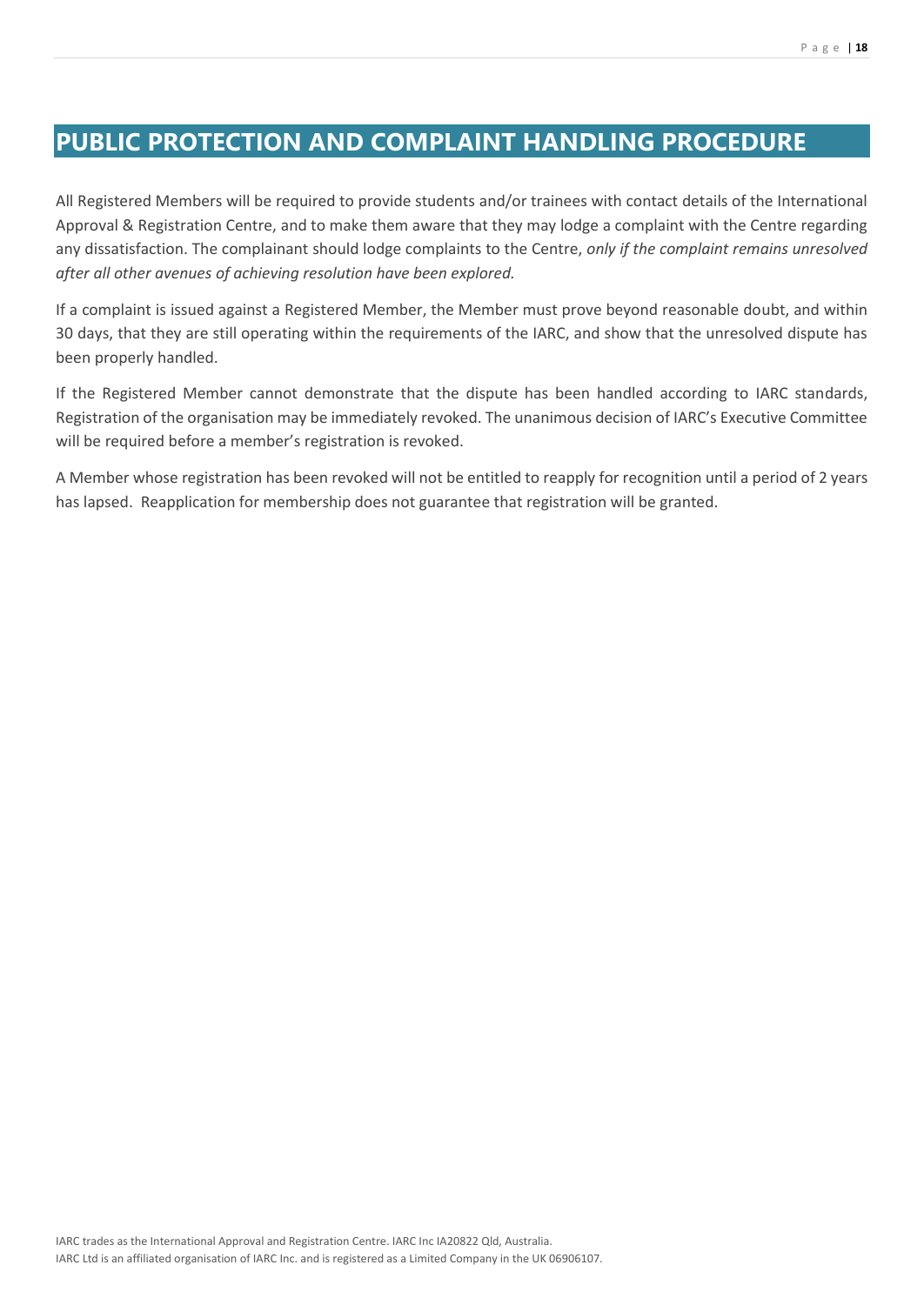# **WEBSITE SECURITY POLICY AND USER TERMS OF SERVICE**

## www.iarcedu.com

By using this website, you are agreeing to comply with and be bound by the following terms and of use, which together with our Privacy Policy, govern IARC's relationship with you in relation to this website.

The information contained in this website may include opinions or views which, unless expressly stated otherwise, are not those of IARC or any associated company or any person in relation to whom they would have vicarious liability or responsibility.

IARC has taken reasonable care to ensure the information contained on this website is accurate and up to date. No representation or warranty is given, either expressly or by implication that the information is accurate and complete. IARC will have no liability for any losses or damage arising from the use or reliance upon the information contained in these pages. This includes, without limitation, any loss of data, loss of use, loss of profits or any other loss which you may suffer as a result of or in connection with the use of or reliance upon the information contained in this website, whether it arises as a result of a claim in contract or a claim of negligence.

## **Links to External Websites and Online Services**

IARC may choose to have links to various third party websites and services from this website. These third party links are provided for your convenience only and are accessed at your own risk. You agree that IARC has no responsibility or liability for any independent policies or actions of these third party sites and services and is not responsible in any way for the privacy practices, customer service practices, content or availability of any such websites and services. You also agree that IARC shall not be responsible in any way for any damage or loss caused in relation to the content, goods or services available through such websites.

## **Intellectual Property**

All intellectual property rights contained in these pages including copyright are held by, and shall continue to belong to IARC unless otherwise indicated.

However, reproduction of part or all of the contents in any form is prohibited unless for personal use. Under no circumstances should this information, or any part of it, be copied, reproduced, redistributed or otherwise incorporated into or stored in any other website, electronic retrieval system, publication or other work in any. For the avoidance of doubt, framing of this site or any part of it is not permitted without express permission. Requests for permission to reproduce any of the content of this website should be sent to: [admin@iarcedu.com](mailto:admin@iarcedu.com)

Notwithstanding the above, caching of this site is permitted by an information service provider acting in the normal course of its business.

#### **Update**

We will ensure information contained in this website is updated regularly and we may amend the content of these terms and conditions and privacy policy. We advise visitors to read these terms and conditions at regular intervals.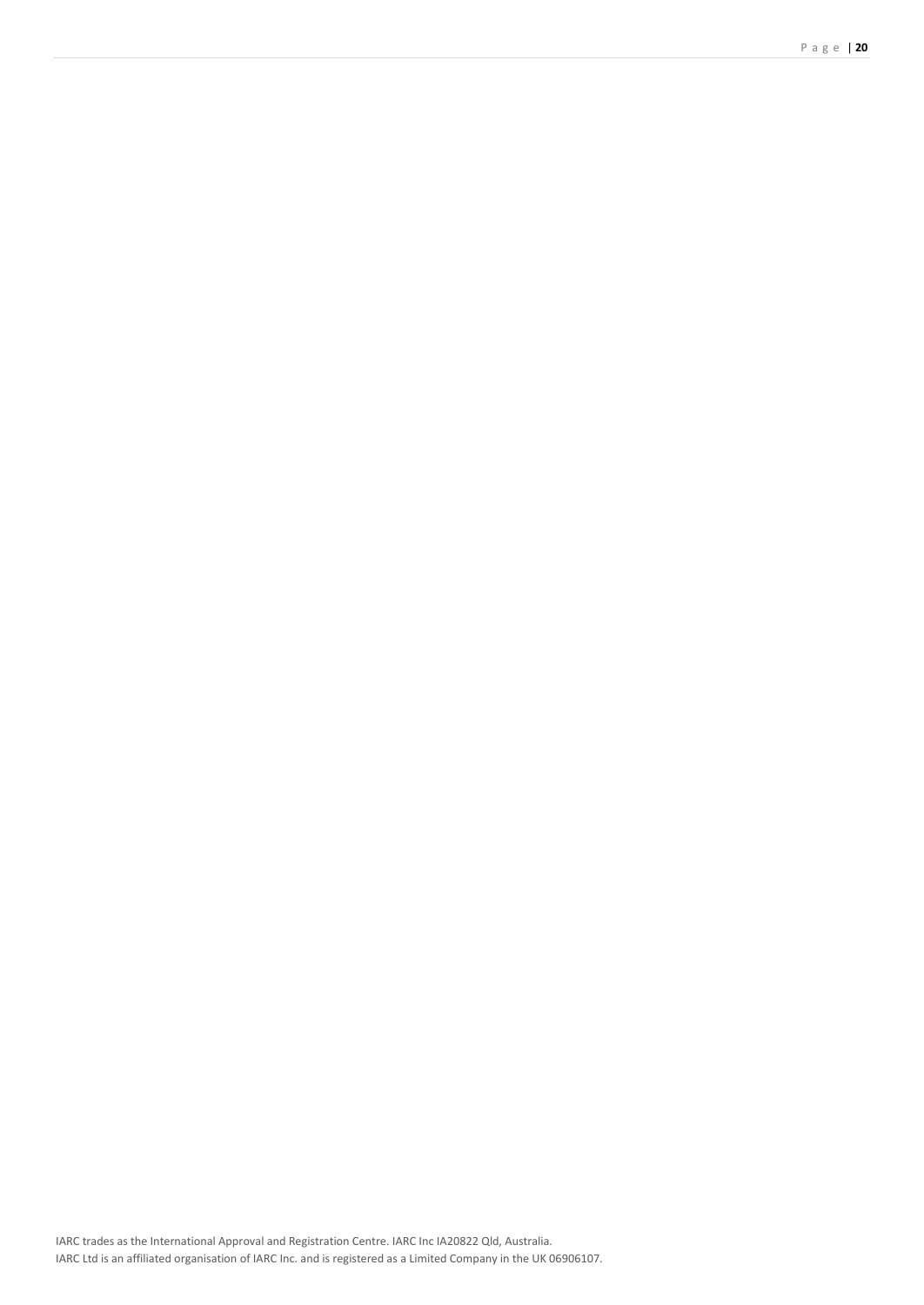#### **General**

We make reasonable endeavours to ensure IARC's website is free from viruses and user risks. However, this does not cover any third party websites to which it may be linked and it is strongly recommended that you check for such viruses before downloading any material to your computer equipment or devices.

The information and other contents of this website are designed to comply with International Law. This website shall be governed by Australian law. If anything in this website is construed as being contrary to the laws applicable in any other country, then this website is not intended to be accessed by persons from that country.

#### **Registered Offices**

IARC trades as the International Approval and Registration Centre. IARC Inc., is registered in Queensland as a nonprofit Incorporated Association IA20822 regulated by the Office of Fair Trading. The registered office is Level 2, Eastside Building, Robina Town Centre Drive, Robina, Qld, 4226, Australia. In the United Kingdom IARC Ltd is registered as a Limited Company, 06906107. The registered office is 18 Lower Bridge Street, Canterbury, Kent CT1 2LG, United Kingdom.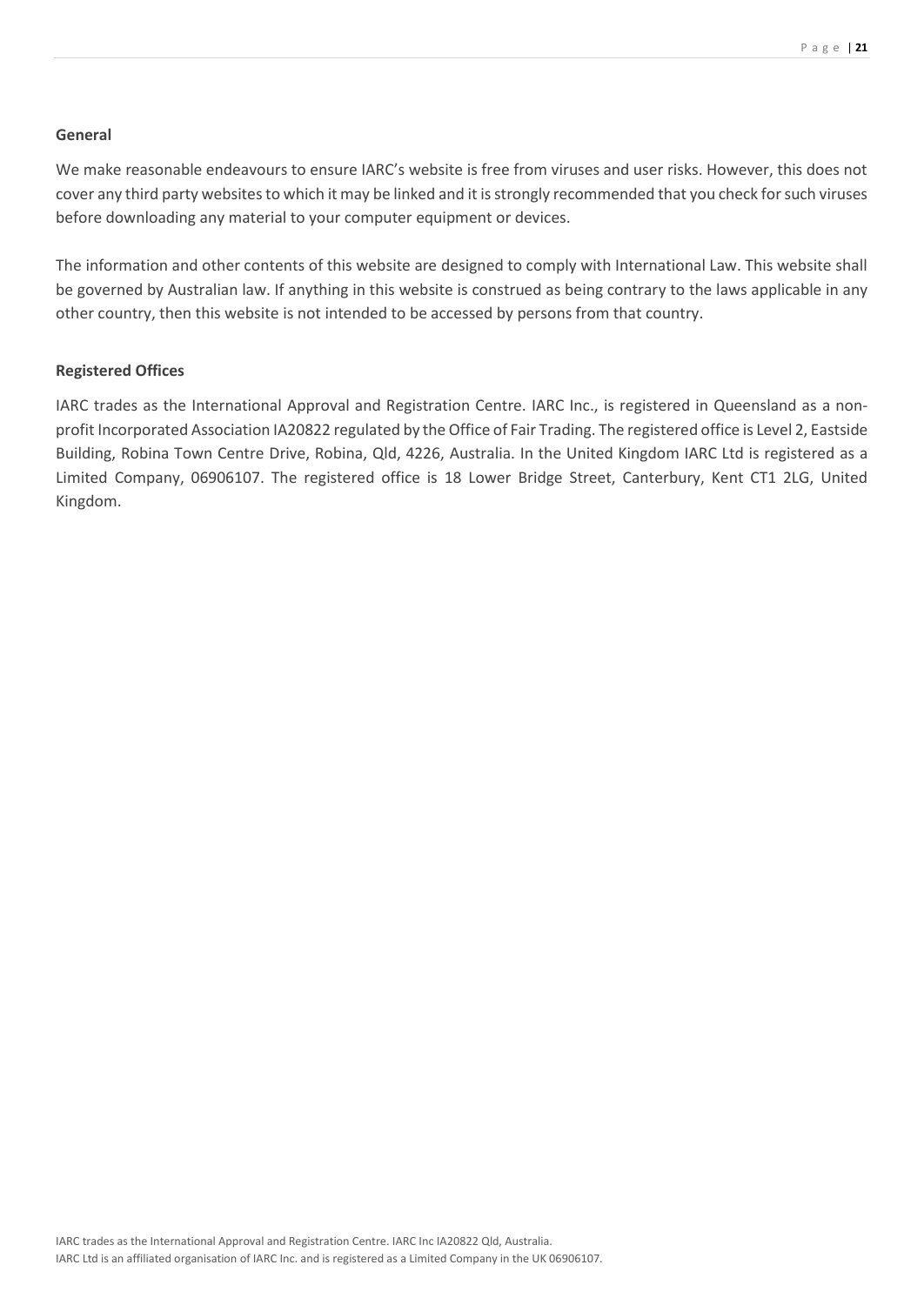# **CODE OF ETHICS AND INTEGRITY**

## **General**

The International Approval and Registration Centre (IARC) seeks to conduct its business honestly and ethically, and with the highest level of professional integrity and requires all associates and any other contracted third parties to act in accordance with this Code.

Our business activities are subject to the requirements of Australian and UK legislation, wherever in the world they are carried out.

It is the responsibility of all officers, directors, and employees, including those of affiliates and members, to familiarise themselves fully with the relevant laws and annexes applicable to their own business practices. IARC reserves the right to request written notification of affiliates and members commitment to the prevention of dishonest or prohibited conduct, and how it has implemented measures to put that commitment into practical effect.

IARC strives to constantly improve the quality of its services, products and operations and will work towards securing a reputation for fairness, respect, and trust. IARC will not compromise its principles for short-term advantage and its ethical performance is the sum of the ethics of the men and women who work for it and the members, all of whom are expected to adhere to high standards of personal integrity.

The following is prohibited:

- 1. Officers, directors, employees and affiliates/members shall refrain from carrying out illegal or unethical conduct, none of which are in IARC's best interest. Officers, directors, and employees of IARC must not permit their personal interests to conflict, or appear to conflict, with the interests of IARC, its clients or affiliates/members.
- 2. Officers, directors, and employees shall refrain from using IARC contacts to advance their own private business or personal interests at the expense of the IARC, its clients or affiliates (members). No bribes or other similar remuneration or consideration shall be given to any person or organisation to attract or influence business activity.
- 3. Officers, directors and employees will often come into contact with, or have possession of, proprietary, confidential or business-sensitive information and must take appropriate steps to ensure that such information is strictly safeguarded.

#### **Essential Requirements**

- Officers, directors and employees will ensure proprietary, confidential and sensitive business information about IARC, other companies, individuals and entities should be treated with sensitivity and discretion and only be disseminated with care and relevant permission.
- Officers, directors and employees will seek to report all information accurately and honestly, and as otherwise required by applicable reporting requirements. Officers, directors and employees will not gather competitor intelligence by illegitimate means, and they shall refrain from acting on knowledge that has been gathered in such a manner. IARC's Officers, directors and employees will seek to avoid exaggerating or disparaging comparisons of the services and competence of their competitors.
- Officers, directors and employees will obey all Equal Employment Opportunity laws and act with respect and responsibility towards others in all of their dealings. Officers, directors and employees agree to disclose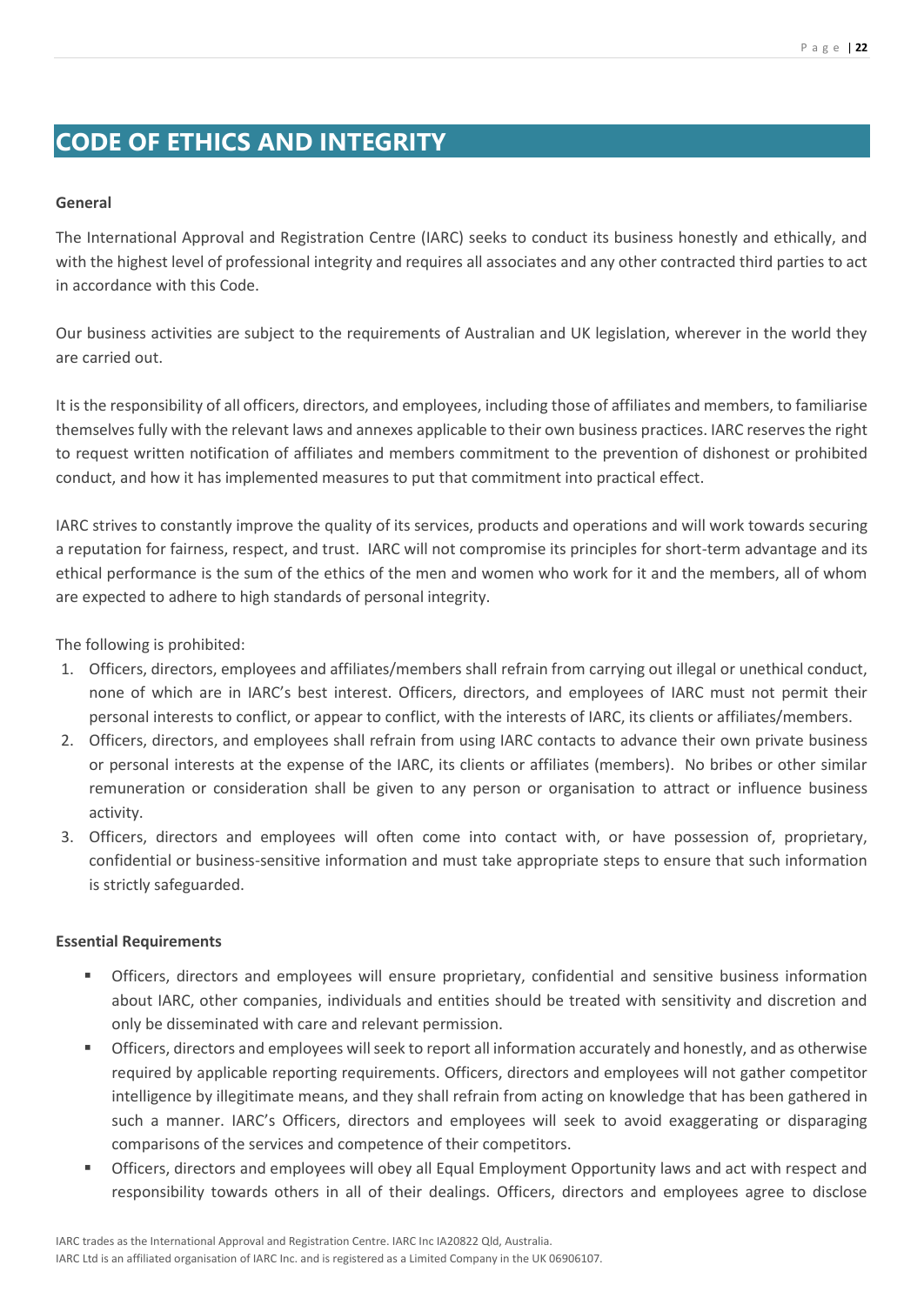unethical, dishonest, fraudulent and illegal behaviour, or the violation of IARC policies and procedures, directly to the Executive Management Board, Queensland, Australia.

## **Violation**

Violation of this Code of Ethics and Integrity can result in disciplinary action, including possible termination of employment (voluntary or paid) or contractual relations in the form of membership. Information reported by an employee or associated persons about actual or suspected behaviour which violates this Code will be treated in the strictest confidence, subject to any legal requirement to report the matter to the relevant agencies.

# **PRIVACY POLICY**

- 1. Introduction
	- 1.1. International Approval and Registration Centre IARC acknowledges that the privacy of your personal information, and the security of your transactions with us is of paramount importance to us. IARC has data protection policies to ensure your privacy and data security. The IARC Privacy Policy sets out the rules we will abide by when dealing with personal information we collect from individuals during the course of our business. This policy is based on European GDPR (General Data Processing Regulations) and also complies with the Australian Privacy Legislation.
	- 1.2. In order to ensure that we meet and maintain our Privacy standards, we have appointed a Privacy Officer. Should you wish to contact us in relation to Privacy, please complete our online contact form via our website.
	- 1.3. We may occasionally make alterations or additions to our Privacy Policy. Should we do so, we will update the policy on our website. We require that all our customers agree to abide by our Privacy Policy as part of our terms of trade. This policy also applies to users of our website who are not customers of IARC.
	- 1.4. Please note that we cannot and do not assume any responsibility for the privacy or security practices of any other websites which you may be able to access through our site.
- 2. What Information Do We Collect?

IARC collects a range of information about you at different times. There are four broad categories of information that we collect from you:

- 2.1. Information we require to supply our services.
	- (a) When you first sign up for membership with IARC for our products or services, or when you make an inquiry about our services, we request information such as your name, address, telephone number, domain name, email, and type of industry you are in. We may also ask for your age and gender. You may also be offered the opportunity to provide extra personal information relevant to industry area, such as background information to inform IARC staff in a way that can improve the support provided to you. IARC will make every effort to explain the pros and cons of providing such additional info, the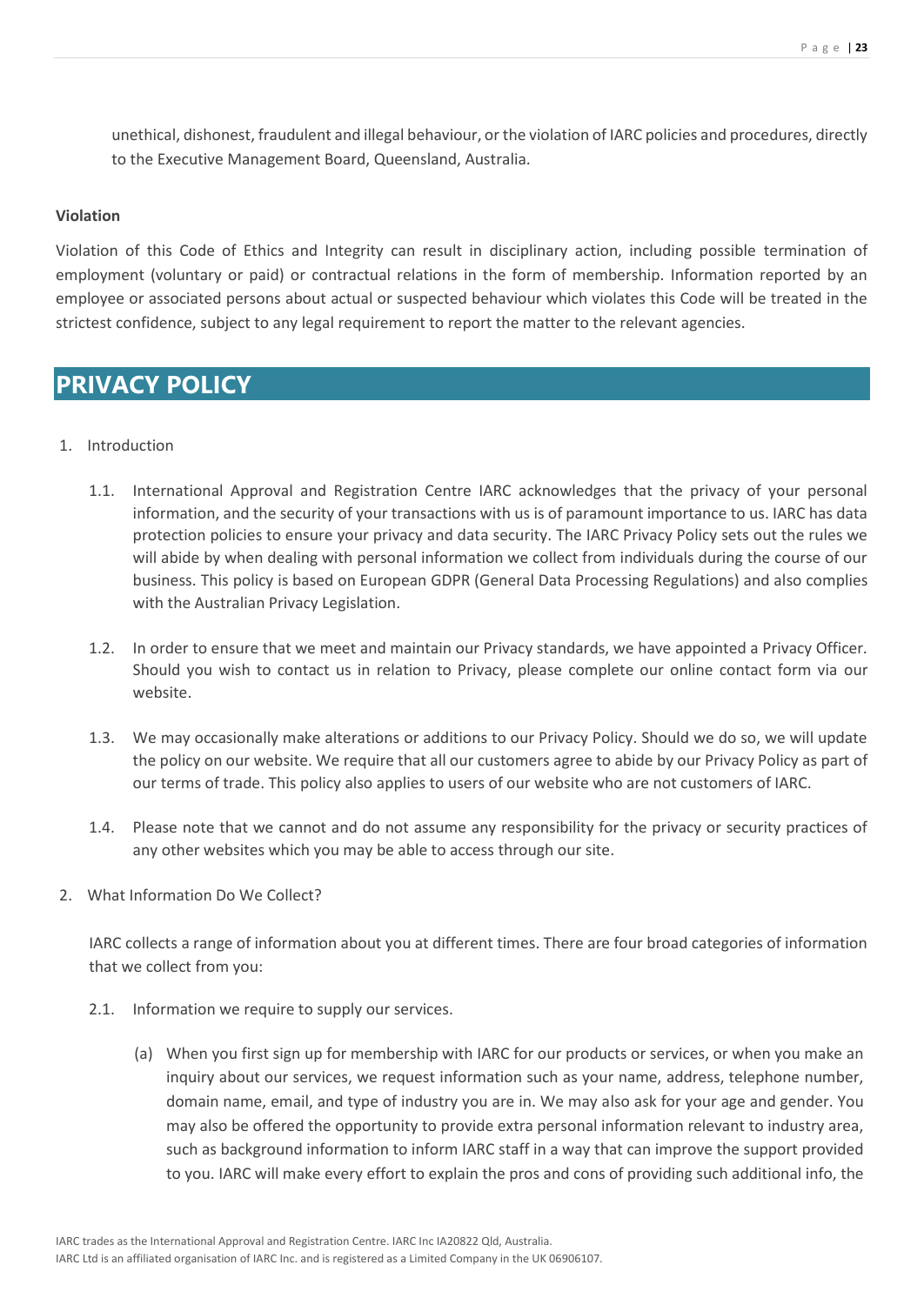fact that such information must be volunteered, and the fact that access to such information is only given to employees of IARC in line with laws which IARC is obliged to follow.

- (b) We may also monitor and/or record telephone conversations with you from time to time in order to train staff and to improve our service to you.
- 2.2. Non-personally identifying information.
	- (a) In addition to the information you specifically provide above, IARC operates statistics gathering software on its website to collect information about the number of visitors coming to the site. No identifying information is collected by this software. The software records the IP address of the visitor only. We use this information to improve our own technical structure and performance, and to determine which areas of our web site are most popular.
	- (b) We may use 'cookies'. Cookies are pieces of information that a website can transfer to an individual's computer to allow that website to store information about user preferences. We use cookies which expire once the visitor leaves our website. Cookies are used to collect session IDs. It is possible to adjust your internet browser to refuse cookies, but you may find this reduces the functionality of this site.
- 2.3 Other demographic information.

If you respond voluntarily to our surveys or other interactive communications, we collect the responses and use the information to improve the quality and range of IARC's products and services.

- 2.4. Personal information stored on a website hosted by IARC. IARC may have personal information stored on our servers because we host websites of other organisations. Any information that is submitted to or collected by these organisations will be physically located on an IARC and/or an IARC server and/or workstation. This information, whether voluntarily provided or not, will not be used or released by IARC in any manner to any third party, and it will be kept strictly confidential, unless we are required to release the information by law.
- 3. How Do We Use Personal Information We Have Collected?
	- 3.1. We collect and use your personal information to operate our website and deliver our services to you. We will use your personal information to provide you with:
		- o technical support
		- o billing and credit control
		- o sales support
		- o product upgrades and
		- o information
		- o online products and services
	- 3.2. You may stop the delivery of future promotional emails from IARC by following the specific instructions in the email you receive. These instructions will tell you how to remove your name from our promotional email list. These instructions will appear at the BOTTOM of your email. If you experience technical difficulties with removing yourself from a list, you may email us at [admin@iarcedu.com](mailto:admin@iarcedu.com) and request removal from a list and/or future mailing.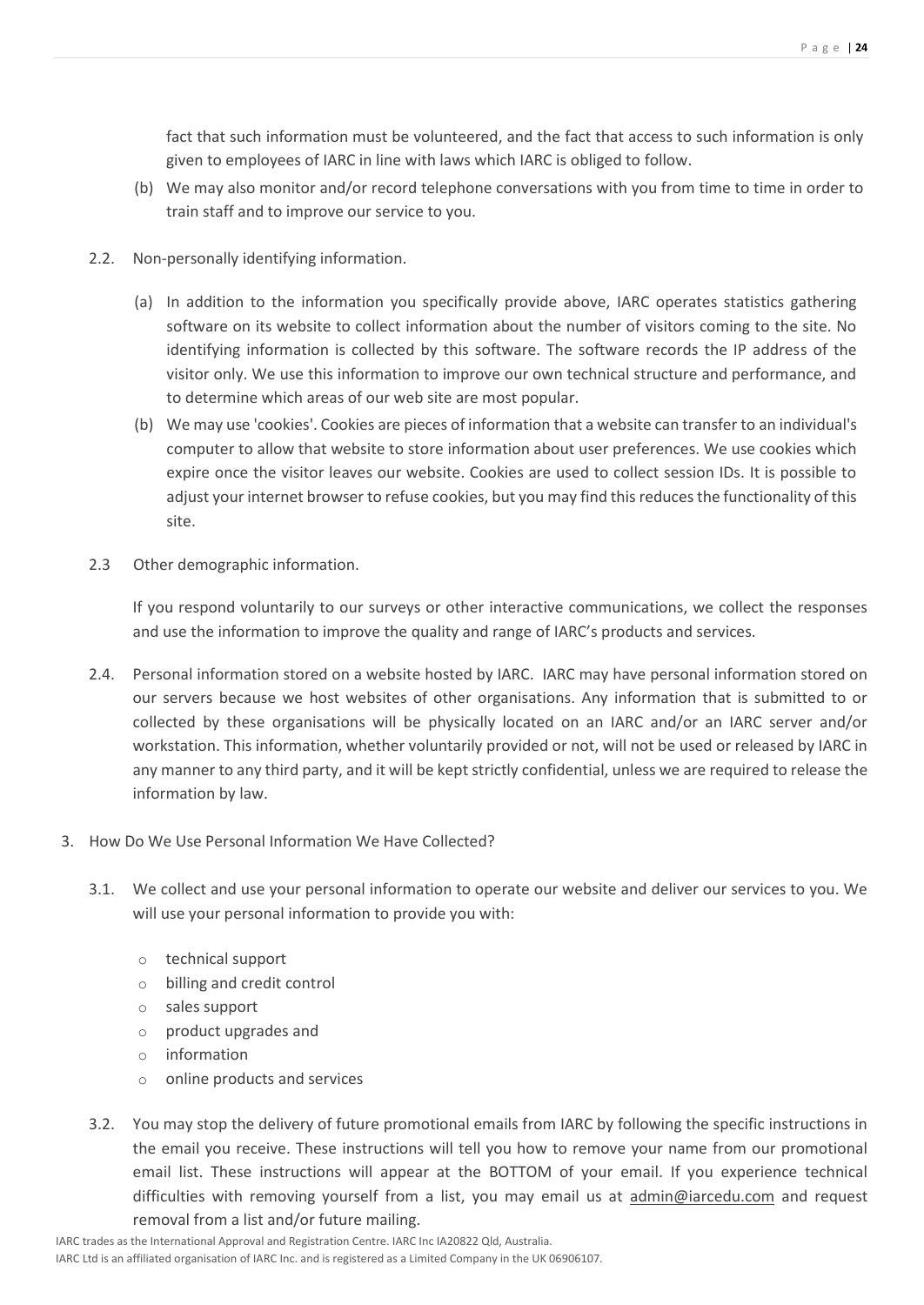- 3.3. We may use your personal information to:
	- (a) contact you in relation to upgrading your use of our services, special offers (from us, or on behalf of third parties), with newsletters, surveys, and individual service audits. We may give extracts of our customer lists containing personal information to third parties specifically to contact you on our behalf. We require third parties to agree to the same privacy conditions that we abide by.
	- (b) identify the source of new customers to IARC;
	- (c) monitor and address complaints, other feedback, and to resolve disputes;
	- (e) in the case of ABNs, to verify your identity;
	- (g) maintain a technical and account history of your dealings with us, and to re-establish your account with us where you re-join as a customer within six months after having terminated your membership;
	- (h) monitor your compliance with our 'Terms and Conditions' Policy and other terms and conditions of supply;
	- (i) comply with our reporting and other obligations to third party licensors (such as reporting to software suppliers the number and identity of software licenses we have issued as part of our products).
- 3.4. We will treat all information we collect from you as strictly confidential. IARC does not rent or lease its customer lists to third parties. We will not reveal, disclose, sell, distribute, rent, licence, share or pass onto any third party (other than those who are contracted or supply services to IARC) any personal information that you may have provided to us unless we have your express consent to do so, other than in the circumstances set out in the next paragraph.
- 3.5. We will disclose your personal information, without notice or your consent, only if:
	- (a) we are required to do so by law or in the good faith belief that such action is necessary to conform with the laws, applicable code of conduct or legal process served on us in relation to our business or website;
	- (b) to protect and defend the rights or property of IARC;
	- (c) if we consider it necessary to do so in order to enforce or apply the terms of any of our agreements with you;
	- (d) if we sell our business or part of it; and
	- (e) in extreme circumstances, to protect the personal safety of IARC service users, its website, our staff or the public.

#### 4. Security

IARC has implemented security features in our database to protect your personal information from unauthorised access. We maintain our servers in a controlled, secured environment. Only staff who need to have access to your personal information to perform their job function are authorised to access the database. Constant changes to the internet and technology mean that we cannot guarantee that data transmission will be 100% secure, or safe from attack by unauthorised intruders.

5. Other Disclosures By You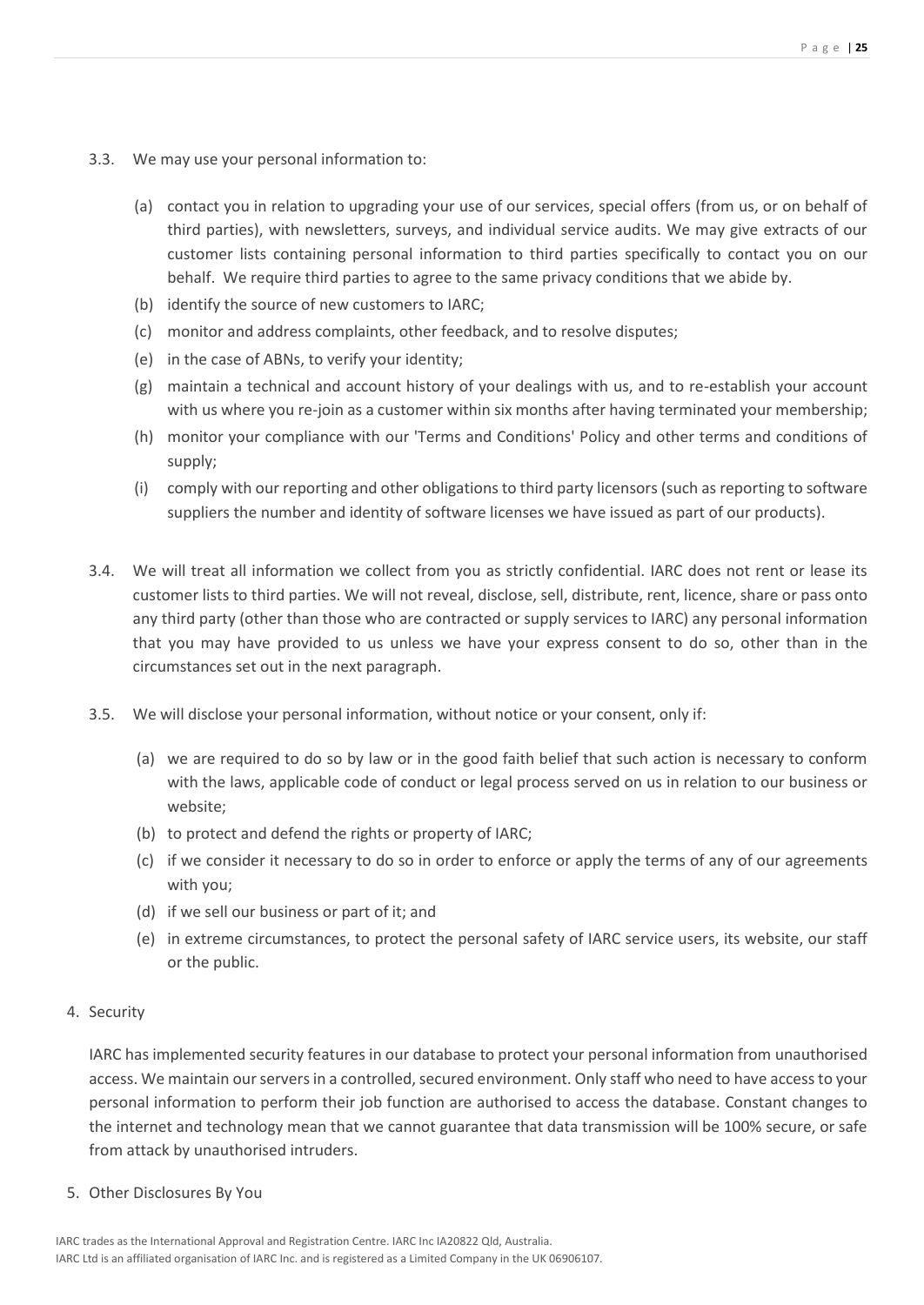- 5.1. You might provide personal information through your participation in chat sessions, message boards, email exchanges or newsgroups accessed via IARC, or another service provided by IARC. This information is public and immediately available to anyone who has access to such a site; it is not private. IARC urges you to enter only information that you are comfortable to share with the public at large in this public domain. This Privacy Policy does not apply to such information.
- 5.2. You should never reveal your password to third parties. If you lose control of your password, you may lose control over your personal information and may be liable for actions taken on your behalf by third parties using your password and/or personal information. Therefore, if your password has been compromised for any reason, you should immediately change it.
- 5.3. If you collect personal information which you keep on servers provided by IARC as part of our service to you (including email), you alone are responsible for compliance with the Privacy Act 1988 in respect of that information. We take no responsibility for your dealings with personal information you collect.
- 6. How To Access & Correct Your Personal Information
	- 6.1. From time to time you may need to update your personal information. You may do so by phone, mail or email. You may be required to supply your username and password to authorise the update of information.
	- 6.2. If you contact us via telephone, you may need to answer a few security questions before any personal information is revealed or amended.
- 7. Children's Privacy

IARC does not knowingly collect, use or promote products any information to children. Members must be over 18 and agree before submitting our online forms.

## 8. Complaints

If you have a complaint about any aspect of our Privacy procedures, please contact our Privacy Officer on [admin@iarcedu.com](mailto:admin@iarcedu.com) . We will deal promptly with your complaint. If we cannot resolve the complaint to your satisfaction within a reasonable time, you or we may refer the complaint to the Privacy Commissioner.

9. Data Retention

In order to best protect against cyber-attack, hacking and unlawful accessing of sensitive and confidential member records, IT IS HEREBY AGREED that all such records shall be confidentially destroyed within fourteen (14) days of cessation of membership and to remove any doubt, IARC is irrevocably authorised to do so within such time frame.

To comply with European and Australian privacy law, we will maintain member records for the period of membership. If a member would like us to delete their records prior to this, they must notify us in writing.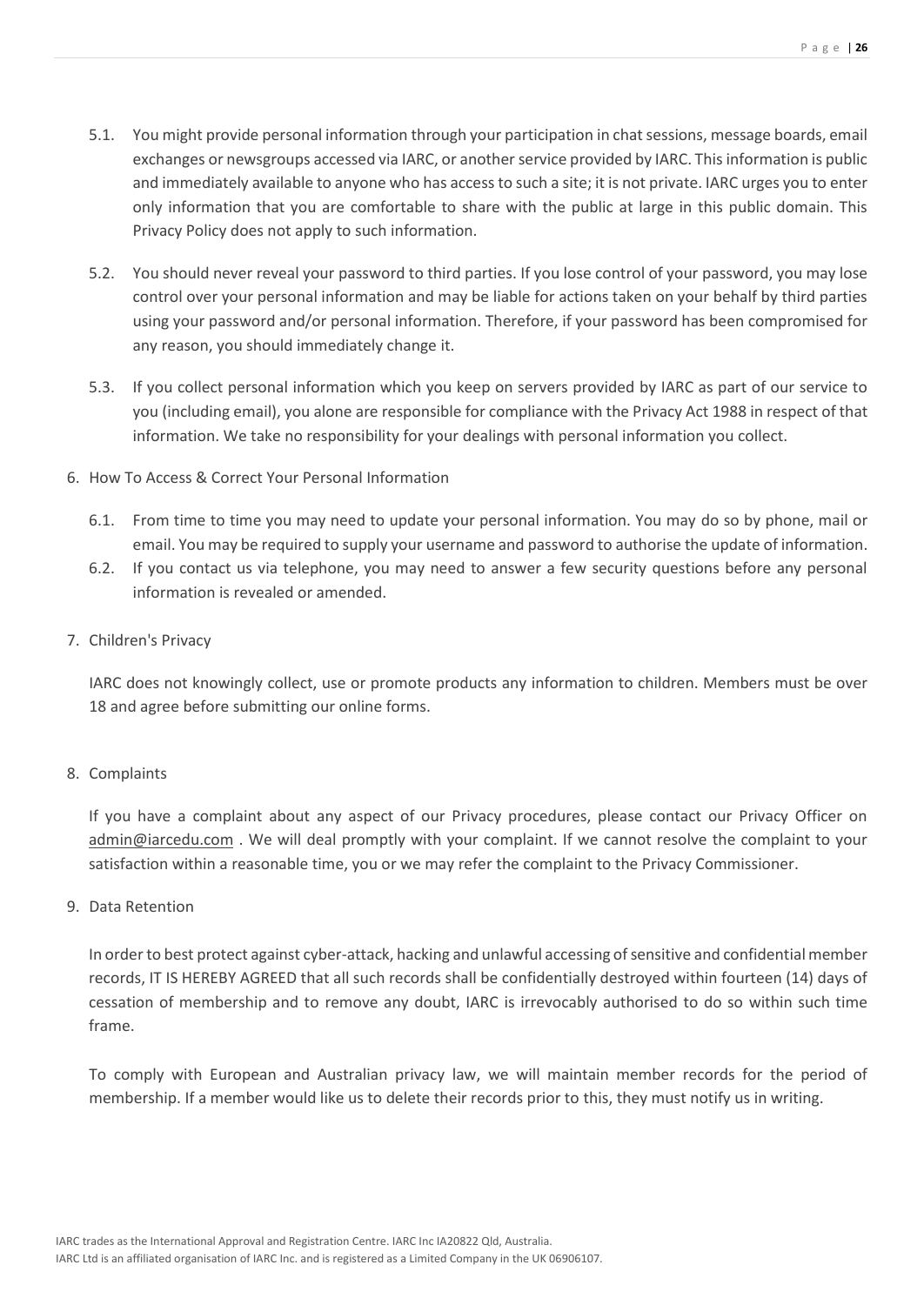# **GENERAL LEGAL DISCLAIMER**

Members and affiliates of IARC are responsible for ensuring their own compliance of laws and regulations which affect their business, customers and stakeholders. Members are solely responsible for obtaining advice of competent legal counsel as to the identification and interpretation of any relevant laws and regulations that may affect their business and any actions they need to take to comply with such laws and regulation. IARC does not provide legal, accounting or auditing advice or represent or warrant that its service or products will ensure that members are in compliance with any law or regulation.

# **HOW TO SUBMIT AN APPLICATION**

Please submit the application to the Customer Care Team servicing your region via email, [Dropbox,](https://www.dropbox.com/) [WeTransfer](https://wetransfer.com/) or share a google drive with admin@iarcedu.com.

If applying for Registration with IARC Australia Submit to **[admin@iarcedu.com](mailto:admin@iarcedu.com)**

If applying for Registration with IARC United Kingdom Submit to **[admin@iarcedu.co.uk](mailto:admin@iarcedu.co.uk)**

A traditional (offline) application submission should include:

- $\checkmark$  This application form signed, witness and dated (pages 2-6)
- $\checkmark$  The completed Self-assessment (page 14)
- $\checkmark$  All cross-referenced supporting documents criteria evidence (including spreadsheet)
- $\checkmark$  non-refundable application fee \$200/£150 (see Ways to Pay information next)

If you have any questions about the application, please contact us and we will happily assist you.